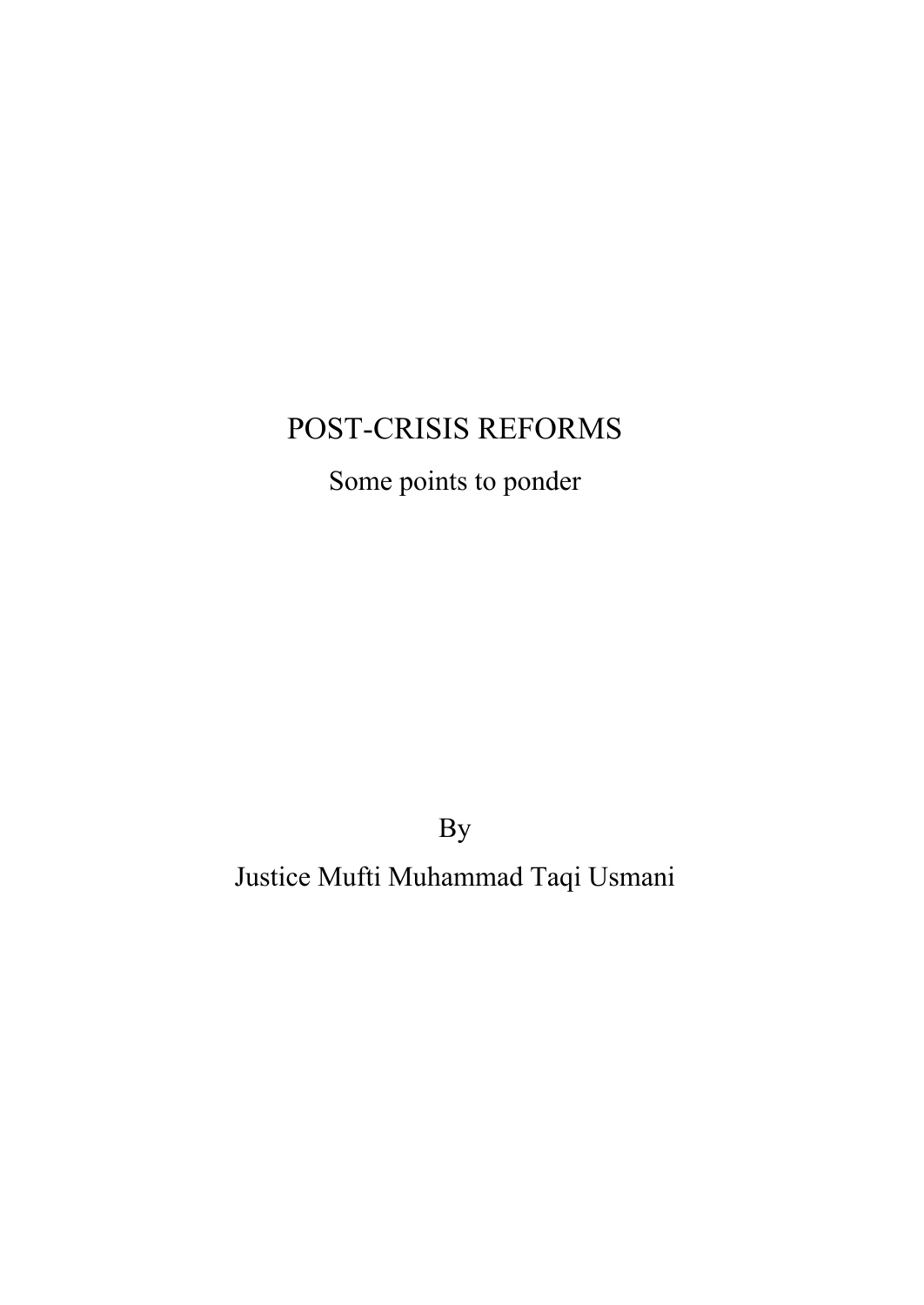بسم االله الرحمن الرحیم الحمد الله رب العالمین، والصلوة والسلام علی سیدنا ومولانا محمد وعلی آلہ وأصحابہ أجمعین وعلی كل من تبعہم بإحسان إلی یوم الدین۔أمابعد

### **Post Crisis Reforms:**

### Some Points to Ponder

In modern economics, we are used to a purely materialistic and secular approach that does not allow religious concepts to interfere with its theories and concepts, on the premise that economy is outside the domain of religion. It is, however, an interesting irony that every dollar note has the admission: "*In God we trust*", but when it comes to develop theories to earn dollars or to distribute or spend them, trust is placed only on human ideas based on personal assessments; God is held totally out of picture, as being irrelevant to economic activities!!!

It is perhaps for the first time that, as an aftermath of the present financial crisis, when different quarters are coming up with different suggestions to solve the problem, the 'World Economic Forum' has invited representatives of religion to give their input to the initiative of reshaping the economic set-up on the basis of values, principles and fresh thoughts. This commendable initiative deserves full support from religious circles. As a humble student of Islamic disciplines, and particularly of Islamic economic principles, I would like to highlight some basic points, derived from Islamic economic precepts, that I believe, are essential for independent and fresh consideration while seeking solutions to our economic problems.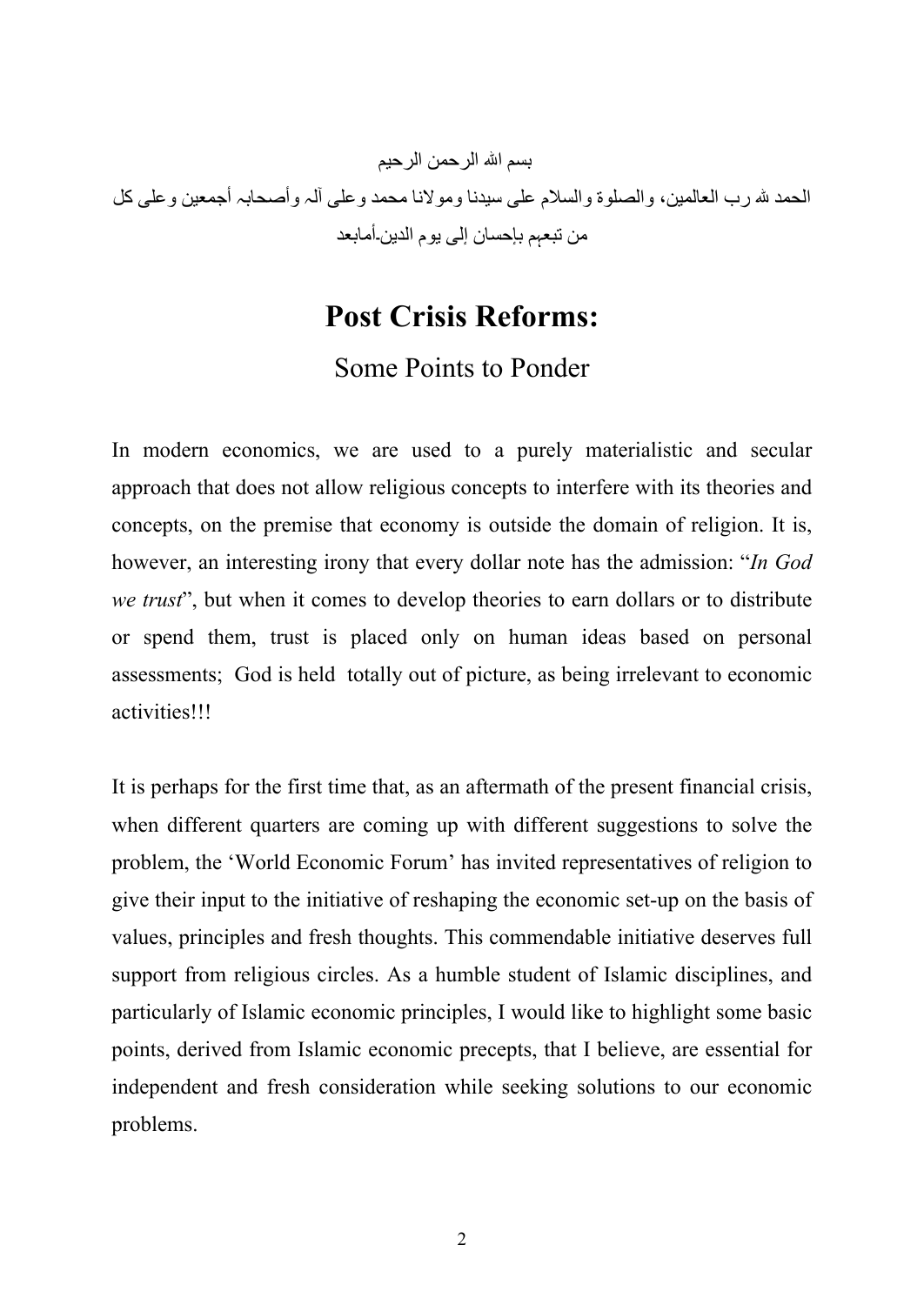Before proceeding further, it is necessary to clarify two points here:

- 1- When we speak of Islamic Finance or Islamic economic principles, it is generally assumed that these principles are emphasized by Muslim scholars only to satisfy the religious requirement of Muslims, or that they are meant only for Muslims to the exclusion of all others. This is an incorrect assumption. Although Islam is basically represented by a set of beliefs, the benefits of its social, political and economic principles are not restricted to Muslims; they are meant for the common good of humanity at large.
- 2- What this article is going to contend may look too radical in the present environment, dominated by conventional economic thoughts, but if we are seeking a comprehensive reform in our present system which has been proven by empirical evidence to be faulty, we should not be afraid of any suggestion of radical change, so far as it is based on sound and strong arguments. The universal nature of the present crisis needs universal change in our present financial set up; a patch up solution to repair only minor wear and tear cannot work. We need an overhaul of our economic system that may redesign it on the basis of true values and sound principles that make it equitable, well-balanced and inherently immune from turmoil.

What has encouraged me to present this article are the valuable remarks of the Chairman of 'The World Economic Forum' in its last annual meeting, specially, his following words;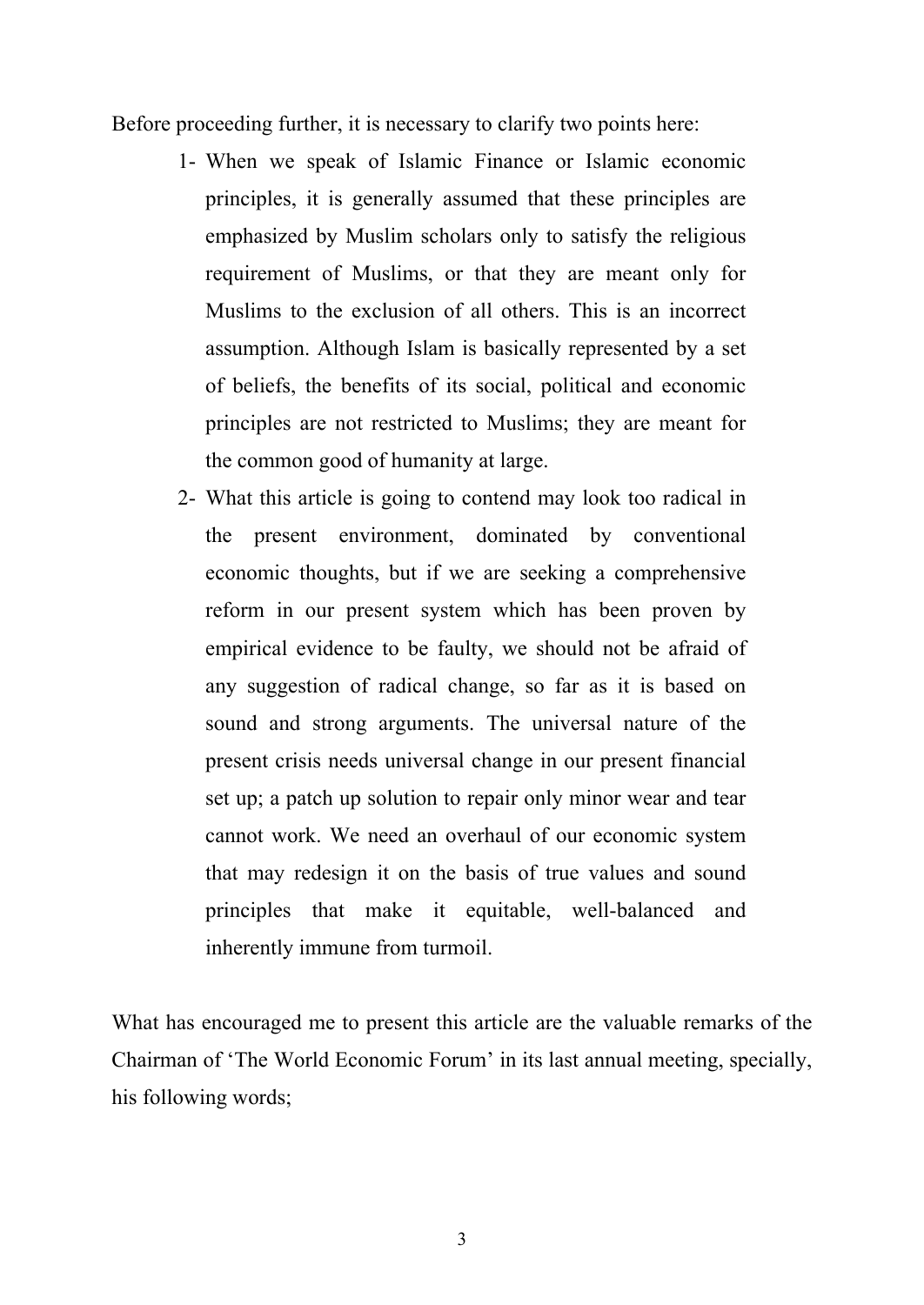"Today we have reached a tipping point, which leaves us with only one choice: change or face the continued decline and misery."

Since change is necessary, no idea for a global change should be beyond the scope of fresh thinking. This article cannot discuss all the details of the reform needed in our present system; however, some fundamental points are being presented for serious consideration.

#### **1-Market Economy and just distribution**

One of the basic principles emphasized by the Holy Qur'an about the objectives of an economic system is that wealth produced in a society must be distributed in a just and fair manner, so that it may not be concentrated in the hands of a

few people. The Holy Qur'an says:

كي لا یكون دولة بین الأغنیاء منكم

"so that it may not circulate only between the rich among you." (59:7)

While designing a system for economic activities, this fundamental objective must be given foremost importance. Market economy, on the other hand, was blamed by many economists as being unjust in distribution of wealth in the world. Although the planned economy suggested by its opponents did not prove to be workable, the blame given to the market economy was not essentially wrong. The proponents of market economy should have reviewed their system to eliminate basic causes of unjust distribution. It is a pity, however, that when the concept of planned economy failed in practice, the proponents of the market economy rejoiced the occasion as their victory, both on political and economic fronts. Some of them were so excited with the fall of the planned economy that they declared their system as the only eternal one, and predicted that no better system would be forthcoming. This excitement overlooked the fact that some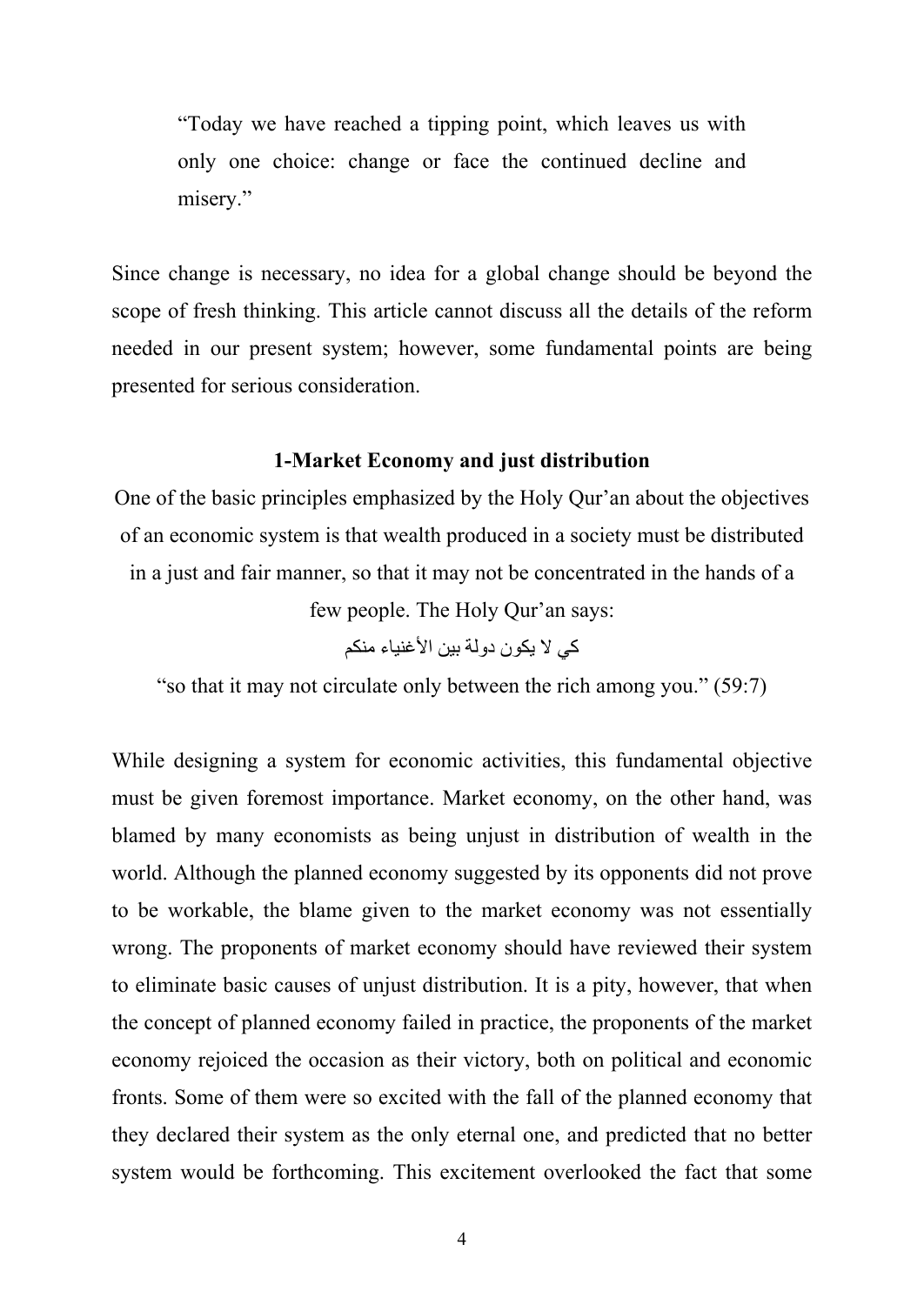aspects of the criticism originally directed to free market economy were not baseless; there were horrible gaps between the rich and the poor all over the world, which remained existent all the time, even after the fall of the planned economy. It was, no doubt, wrong to deny the natural operation of market forces, but in order to make them operate in a smooth and equitable manner, it was imperative to subject them to certain limits that would safeguard the interests of all human beings on an equitable basis. Although capitalist countries imposed certain rules and regulations on the market, yet they always remained short of conceptual reforms.

When thinking about an economy as a whole, it is not enough to concentrate on its numerical growth only, nor on the wheel of production running with full vigor and with the best possible speed. It is of much more importance to make the system of distribution of wealth really equitable to accommodate the economic needs of all segments of the society on fair basis. It required some conceptual restrictions on market operations, which were not given serious consideration. The result is that, despite all rules and regulations, the wealth produced by markets is still concentrated between some rich people only, even in well established countries, like the United States. G. William Domhoff has summarized this concentration in the following words:

"In the United States wealth is highly concentrated in a relatively few hands. As of 2007, the top 1% of households (the upper class) owned 34.6% of all privately held wealth, and the next 19% (the managerial, professional and small business stratum) had 50.5%, which means that just 20% of the people owned a remarkable 85%, leaving only 15% of the wealth for the bottom 80% (wage and salary workers). In terms of financial wealth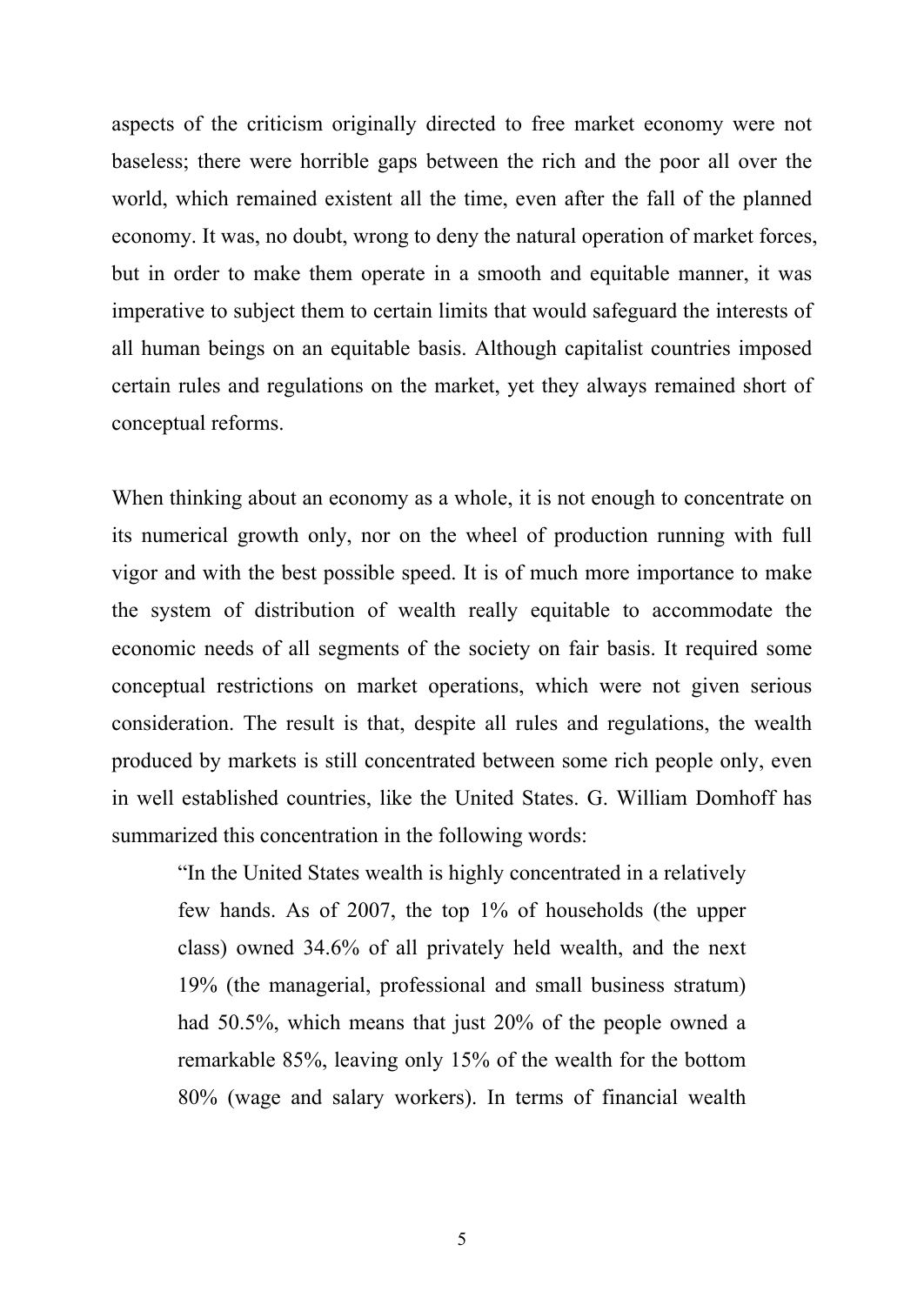(total net worth minus the value of one's home), the top 1% of households had an even greater share: 42.7%."

Obviously the position in developing and under developed countries is even worse. This uneven and unjust system of distribution needs to be reformed on a conceptual basis. Market forces have a vital role in a market economy, if they are left to operate in their natural and smooth way. But there are certain factors in our present system that create monopolies for rich persons, and in turn obstruct the natural function of market forces to reach a real equilibrium. There are some other factors that give birth to a totally artificial mechanism of supply and demand which never reflects the real economic needs, and contribute nothing but a disturbance in smooth operation of real economy. In short, we need to set values and principles that may remove systemic errors from our present set up.

#### **2-Profit Motive and Greed**

Imam Hasan Al-Basri (رحمۃ الله علیہ), a renowned scholar of the first century of Islamic history, has explained the nature of money in a beautiful sentence. He says,

"Money is such a companion of yours that it does not benefit you, unless it leaves you."<sup>2</sup>

This brief, but robust, comment embodies two basic concepts that are very essential to give the right direction to economic activities:

1-Money is a means to achieve a certain objective, and not the objective itself.

2-Money in itself has no intrinsic utility.

<sup>&</sup>lt;sup>1</sup> http://sociology.ucsc.edu/whorulesamerica/power/wealth.html (updated October 2009)

 $2$  Al-Zahabi, Siyar A;lam-al-Nubala' v.4 p.576, Beirut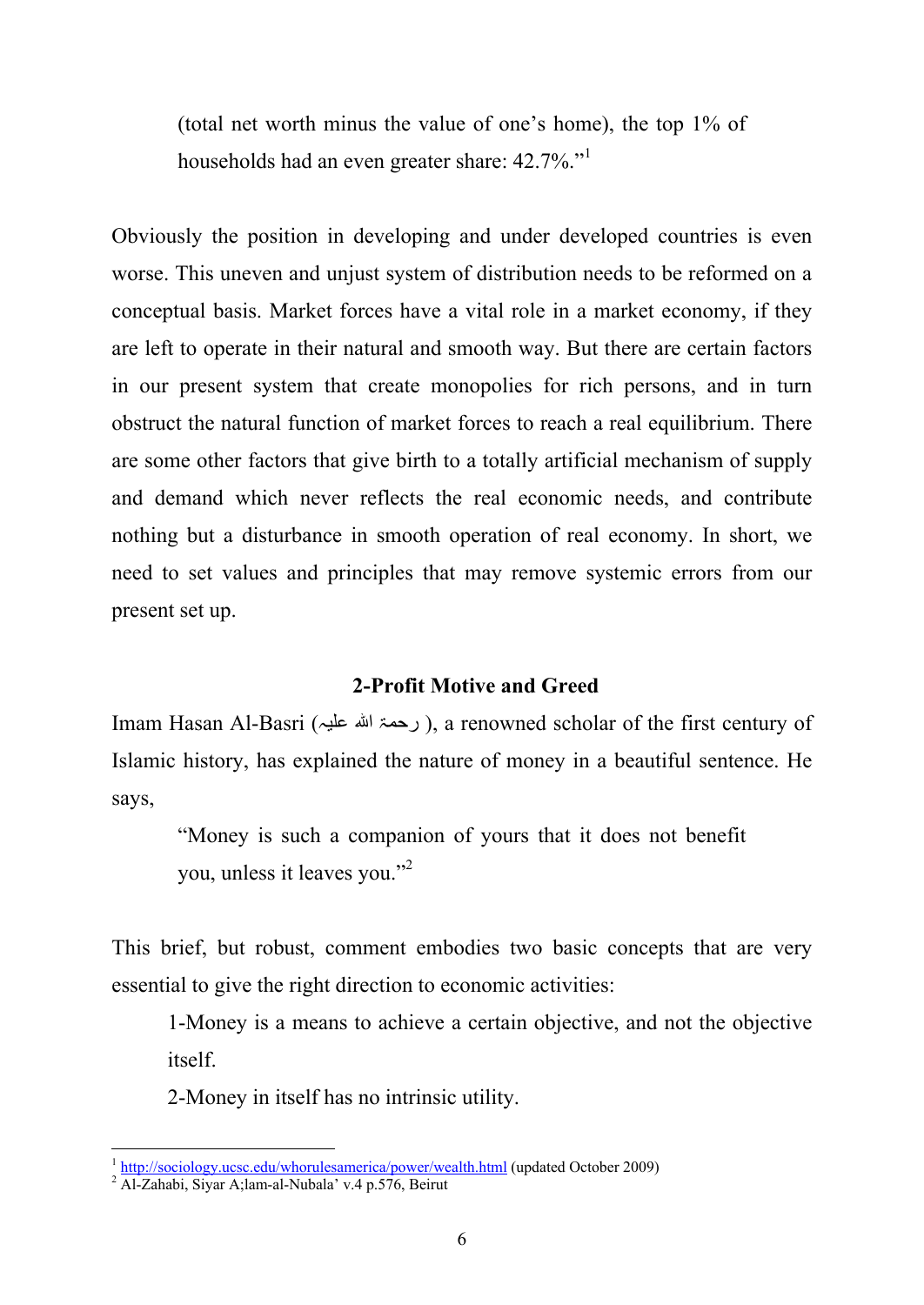Let us discuss these two concepts in the backdrop of the present economic situation.

Although the policy of '*Laissez faire*' is no longer popular even in capitalist countries, the role of 'profit motive' is of vital importance in a market economy. Had it been within the limits, it would not have created problems. But practically it often turns into unbridled freedom to make as much money as possible, even at the cost of others. The limitations imposed by different governments were not able to make a visible difference between 'profit motive' and 'greed of wealth'. In the absence of any spiritual and moral objective of life, when one believes that 'profit motive' is the driving force of an economy, he tends to take 'profit' as the sole objective of life in its own right, and falls prey to an unbounded greed to accumulate as much wealth as he can through whatever means. It makes him happy to keep counting the increasing number of the coins or financial papers he owns, oblivious of what benefit he is actually drawing from it in real terms. The Holy Qur'an refers to such a person in the following words:

"Woe to every backbiter, derider, who accumulates wealth and counts it. He thinks that his wealth has made him eternal." (Al-Humazah: 1-2)

Once a person is enchanted by this greed, no amount of money or wealth can make him content, nor can anything satisfy his thirst for more money. He keeps on maximizing the quantity of his holdings through fair or unfair means, until he departs from this world with empty hands, leaving all the fruits of his endeavor to his inheritors. The Holy Qur'an says:

"You are distracted by mutual competition in amassing (maximum wealth) until you reach the graves."(Al-Takathur:1-2)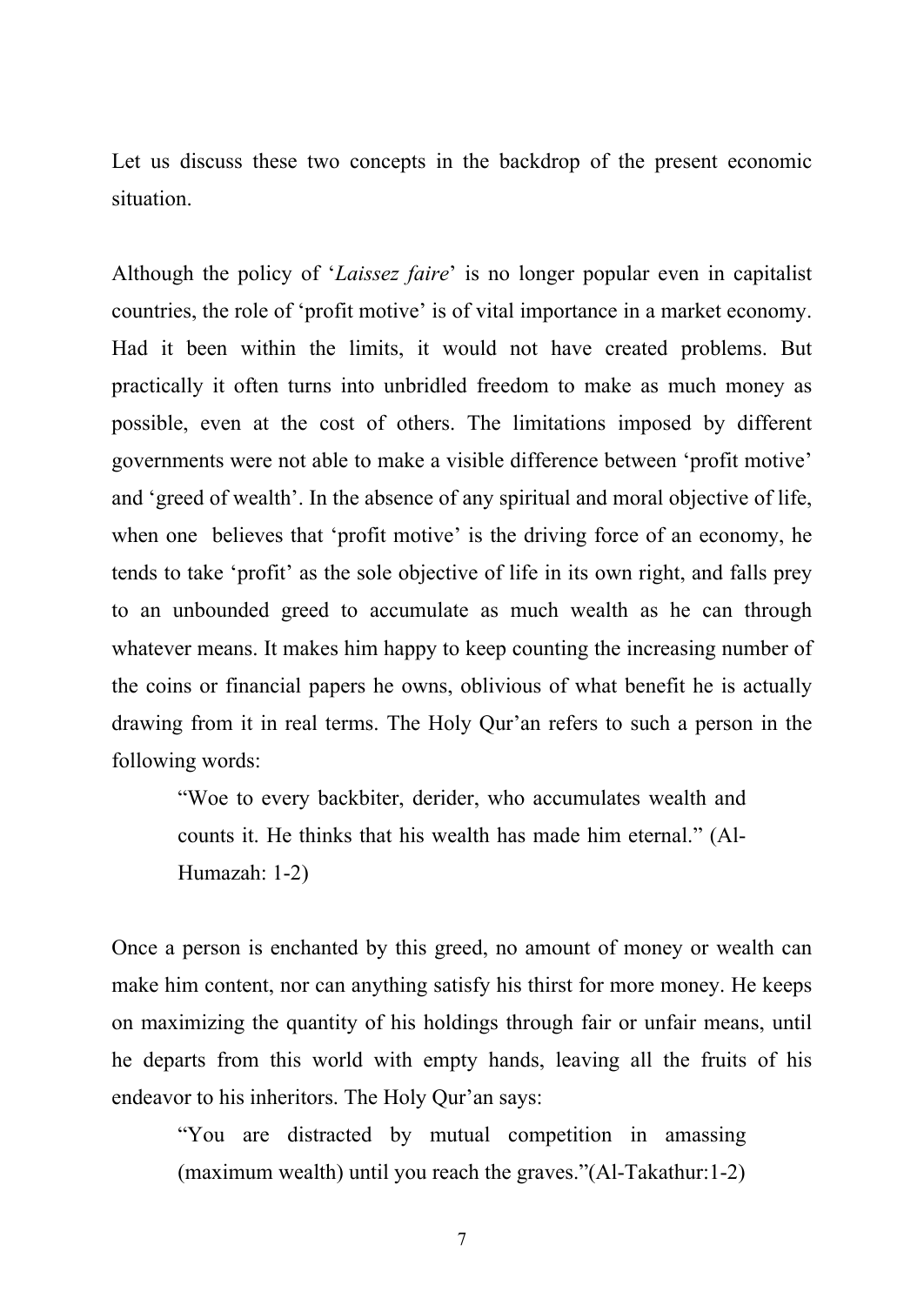And the Holy Prophet Muhammad وسلم علیھ االله صلى has said,

"If a son of Adam owns two valleys of gold, he would strive for having a third one; it is only dust (of the grave) that may fill the belly of the son of Adam."<sup>3</sup>

Although all economic activities require a desire for some sort of wealth, what is condemned is not a legitimate desire of earning money through fair means to satisfy one's needs. What is condemned is the greed of wealth that is unable to see beyond one's selfish desires, and does not differentiate between right and wrong. According to Islamic beliefs, life is not restricted to the present one; there is another life after one's death in which he has to give full account of what he did in this world. Greed is detrimental to that eternal life, the betterment of which should be the ultimate goal of human beings. But even if looked at from the point of view of this world only, this type of greed brings no good even to our present life. This is firstly because greed is always collaborated by selfishness that has no concern about the collective interests of the society, and prompts one to make profits at the cost of the whole community; and secondly, it makes oneself oblivious of the fact that money is created to serve human beings, and human beings are not created to serve money. Money is meant to get comfort of body and soul, but if the whole comfort is lost in complexities of earning maximum amounts of money, the very purpose for which money was actually meant is totally defeated. Instead of getting comfort of body and soul, over-involvement in making more and more money snatches all comforts away from one's life, leaving him in perpetual worries and tensions. It is the stage about which the Holy Qur'an says that wealth itself turns into a chastisement. (9:55)

<sup>3</sup> Sahih Al-Bukhari, Riqaq, (Book 81, Chapter 10, Hadith 6436)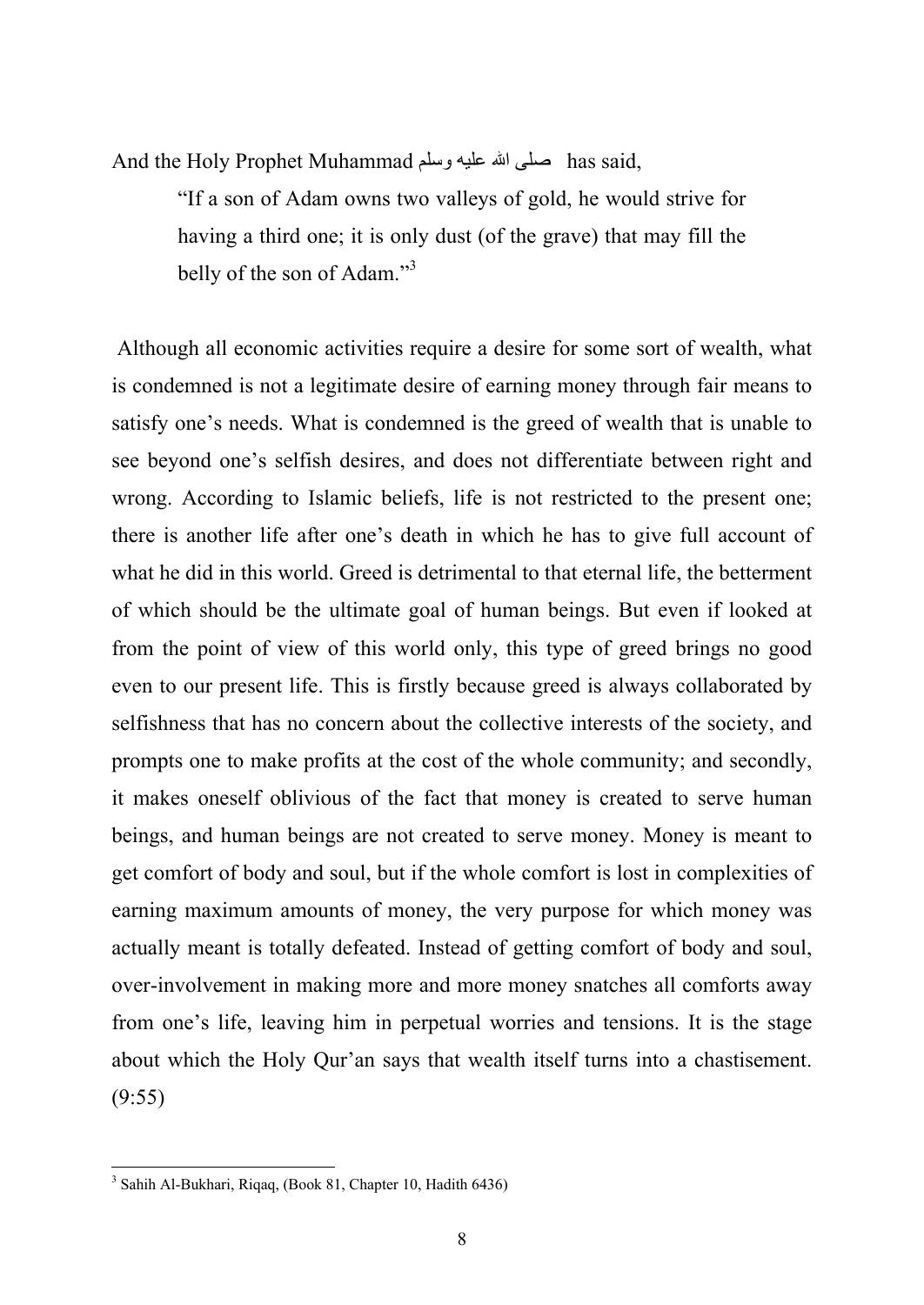In short, the evils of greed are so evident that there is no one who takes greed as an admirable quality; everyone condemns greed and greedy persons, but the difficulty is that no one admits that he is greedy, or that his acts are based on greed. The problem thus lies in the identification of greed, because it is an ambiguous term which may be interpreted in different ways. Greed itself may coin its own interpretations that may ensure one that he or she is not greedy.

It shows that mere condemnation of a general nature is not sufficient to curb this evil. There should be some hard and fast rules and principles that may govern our attitude to eradicate or at least alleviate potentials of greedy actions.

#### **3- The Nature of Money**

The second concept about money, as embodied in the maxim quoted above from Imam Hasan Al-Basri, is that it has no intrinsic usufruct or utility. That is why it benefits us only when it leaves us, that is, when we pass it on to another person as a price for a thing that has intrinsic utility. It is created only as a medium of exchange and as a measure of value. This is a very important concept, negligence of which has created systemic errors in our financial set-up.

Let us understand it in its full perspective.

Modern economists are unanimous on the point that money is a medium of exchange and a measure of value, but according to my limited study, no one has discussed this concept in a philosophical perspective with all its logical implications more than Imam Al-Ghazali, (d. 505 AH) a genius philosopher of the twelfth century CE. It is pertinent to present his analysis in his own words here. He says,

"The creation of dirhams and dinars (money) is one of the blessings of Allah…. They are stones having no intrinsic

9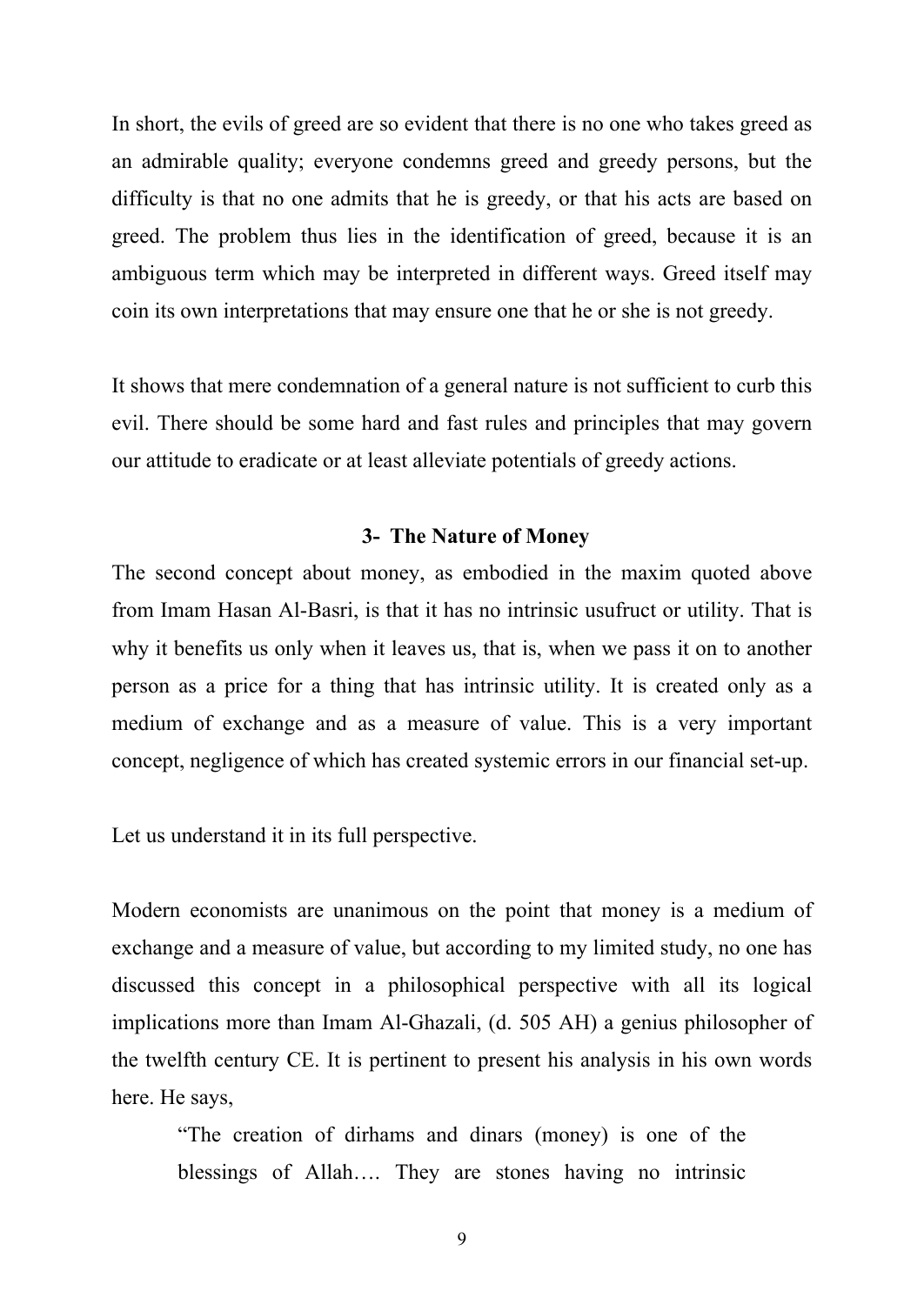usufruct or utility, but all human beings need them because every body needs a large number of commodities for his eating, wearing etc, and often he does not have what he needs and does have what he needs not.... Therefore, the transactions of exchange are inevitable. But there must be a measure on the basis of which price can be determined, because the exchanged commodities are neither of the same type, nor of the same measure which can determine how much quantity of one commodity is a just price for another. Therefore, all these commodities need a mediator to judge their exact value… Allah Almighty has, therefore, created dirhams and dinars (money) as judges and mediators between all commodities so that all objects of wealth are measured through them…. , and their being the measure of value of all commodities is based on the fact that they are not an objective in themselves. Had they been an objective in themselves, one could have a specific purpose for keeping them, which might have given them more importance according to his intention, while the one who had no such purpose would have not given them such importance, and thus the whole system would have been disturbed. That is why Allah has created them, so that they may be circulated between hands and act as a fair judge between different commodities and work as a medium to acquire other things…. So, the one who owns them is as if he owns everything, unlike the one who owns a cloth, because he owns only a cloth, therefore, if he needs food, the owner of the food may not be interested in exchanging his food for cloth, because he may need an animal for example. Therefore, there was needed a thing which in its appearance is nothing, but in its essence is everything. The thing which has no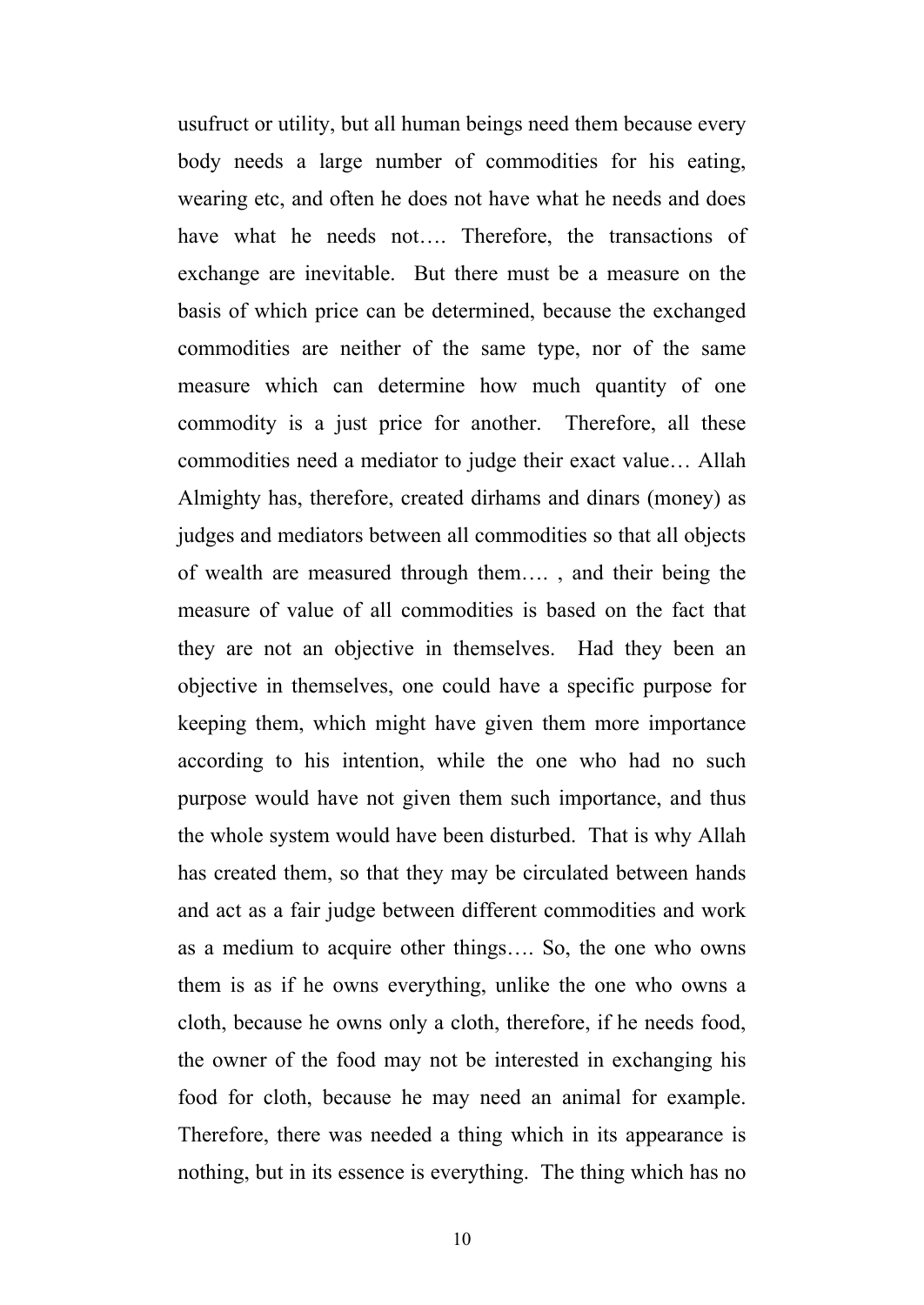particular form may have different forms in relation to other things like a mirror which has no color, but it reflects every color. The same is the case of money. It is not an objective in itself, but it is an instrument to lead to all objectives….

So, the one who is using money in a manner contrary to its basic purpose is, in fact, disregarding the blessings of Allah. Consequently, whoever hoards money is doing injustice to it and is defeating its actual purpose. He is like the one who detains a ruler in a prison….

And whoever effects the transactions of interest on money is, in fact, discarding the blessing of Allah, and is committing injustice, because money is created for some other things, not for itself. So, the one who has started trading in money itself has made it an objective, contrary to the original wisdom behind its creation, because it is injustice to use money for a purpose other than what it was created for…. If it is allowed for him to trade in money itself, money will become his ultimate goal, and will remain detained with him like hoarded money. And imprisoning a ruler or restricting a postman from conveying messages is nothing but injustice."<sup>4</sup>

The basic concept that money is only a medium exchange and a measure of value is admitted by all the economists who came after Imam Al-Ghazali, but unfortunately most of them did not take the concept to its logical end. Despite accepting it as a medium of exchange, they have treated it as a commodity, overlooking the basic differences in the natures of money and commodity, which may be summarized in the following points:

<sup>4</sup> Al-Ghazali, Ihya'ul-uloom, v.4, p.348, Beirut 1997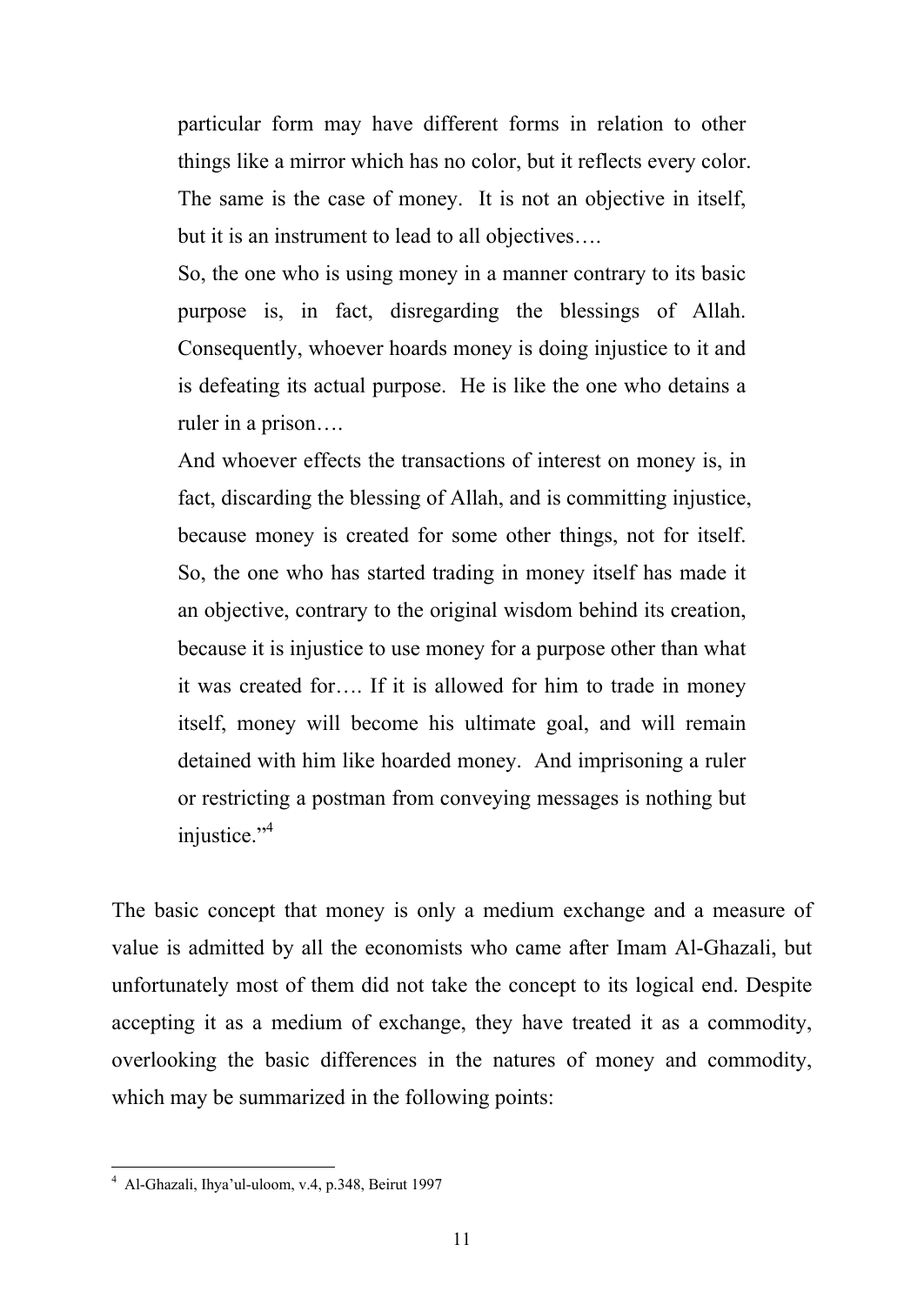- (a)Money has no intrinsic utility; it cannot be utilized in direct fulfillment of human needs. It can only be used for acquiring some goods or services. A commodity, on the other hand, has intrinsic utility and can be utilized directly without exchanging it for some other thing.
- (b) The commodities can be of different qualities while money has no quality except that it is a measure of value or a medium of exchange. Therefore, all the units of money of the same denomination, are hundred percent equal to each other. An old and dirty note of Rs.1000/= has the same value as a brand new note of Rs.1000 $/=$ .
- (c)In commodities, the transactions of sale and purchase are effected on an identified particular commodity. If "A" has purchased a particular car by pin-pointing it, and the seller has agreed, he deserves to receive the same car. The seller cannot compel him to take the delivery of another car, even though it is of the same type or quality.

Money, on the contrary, cannot be pin-pointed in a transaction of exchange. If "A" has purchased a commodity from "B" by showing him a particular note of Rs.1000/- he can still pay him another note of the same domination.

Apart from these points, it is not logically possible to hold money as a commodity, because commodities are classified into two categories only: 'consumption goods' and 'productive goods'; money does not fall in either of the two. That it is not a 'consumption good' is obvious, because it has no intrinsic utility. It is not even a 'productive good', because it produces nothing. Those who have categorized it as such could not substantiate their claim on any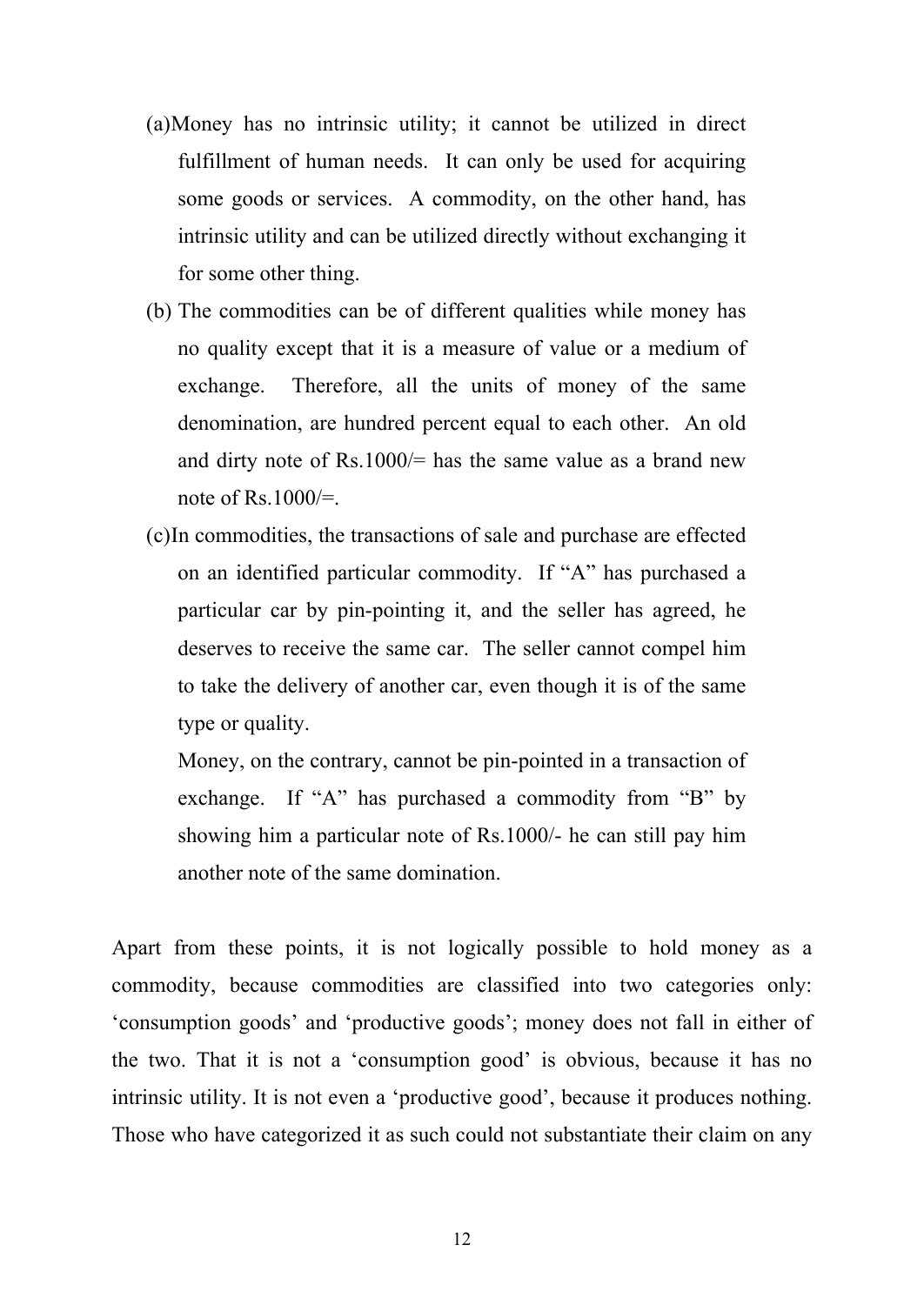sound argument. Ludwig Von mises, an economist of our time, after discussing these arguments, has observed as follows:

"It is true that the majority of economists reckon money among production goods. Nevertheless, arguments from authority are invalid; the proof of a theory is in its reasoning, not in its sponsorship; and with all due respect for the masters, it must be said that they have not justified their position very thoroughly in this matter….Regarded from this point of view, those goods that are employed as money are indeed what Adam Smith called them, "dead stock, which…produce nothing."

The author has then expressed his inclination towards Kien's theory that money is neither a 'consumption good' nor a 'production good'; it is a medium of exchange.<sup>5</sup>

Once it is conceded that money is not a commodity, the logical result should have been that it is a medium of trade and not an object of trade itself, especially when it is exchanged for another piece of money of the same denomination, nor is it supposed to generate profits, unless exchanged for a commodity. But many economists despite accepting it as a medium of exchange, failed to reach its logical consequence and took it as an instrument giving birth to more money on a daily basis. Imam Al-Ghazali, who seems to be the pioneer of the theory of 'medium of exchange' has, on the other hand, taken the theory to its logical end, when he said:

"So, the one who started trading in money itself has made it an objective contrary to the original wisdom behind its creation…if it is allowed for him to trade in money, money becomes his

<sup>5</sup> Ludwig Von Mises: "The Theory of Money And Credit" Liberty Classics Indianapolis, 1980, pp. 95 and 102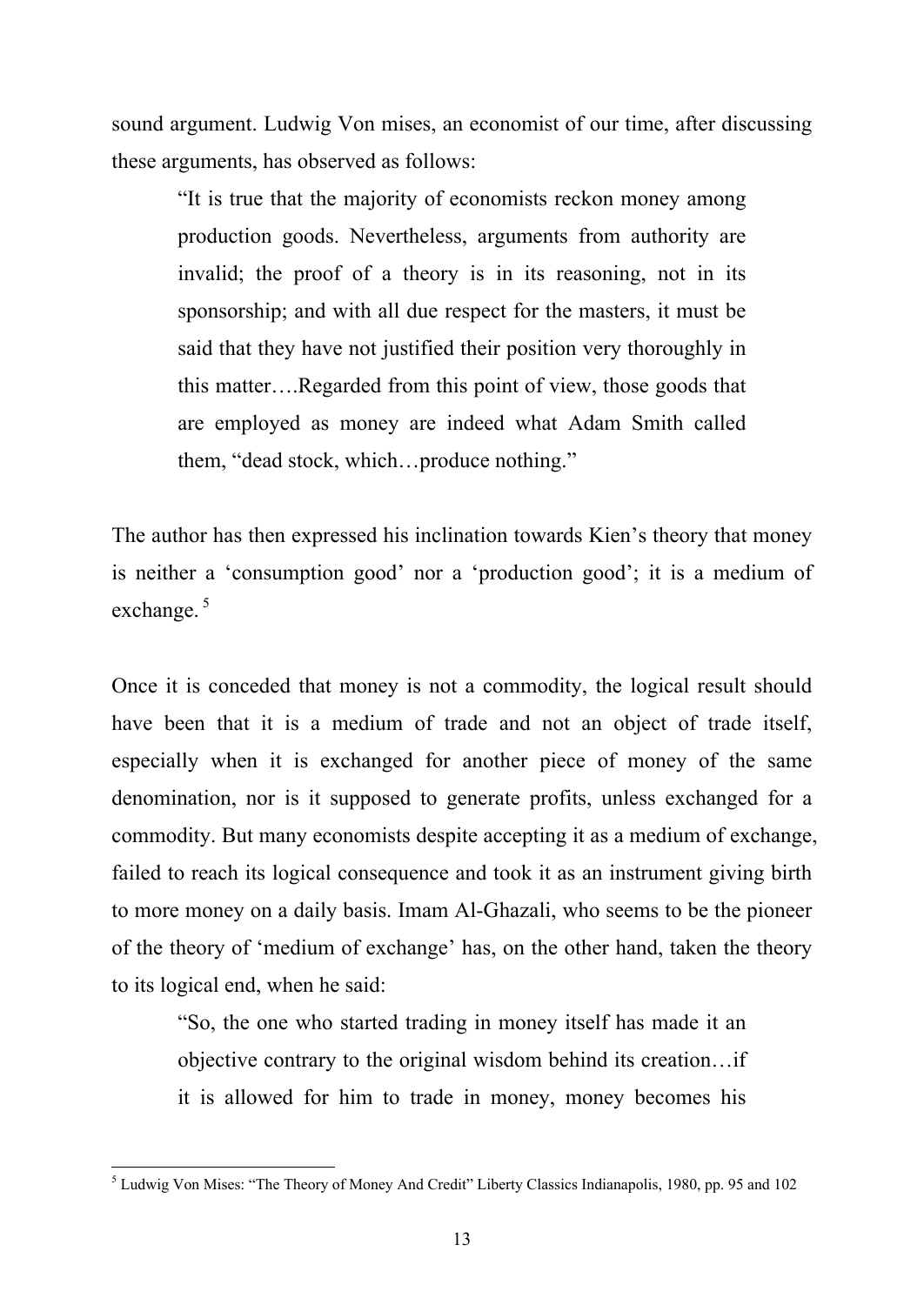ultimate goal and will remain detained with him like hoarded money."<sup>6</sup>

This is also the philosophical basis of the prohibition of interest, because usury or interest transactions are a form of trading in money itself; there is no real commodity involved. Interest is charged on lending money only, which is so vehemently prohibited by most of the divine books in general, and by the Holy Qur'an in particular. The Holy Qur'an says:

"Those who take *riba* (usury or interest) will not stand but as stands the one whom the demon has driven crazy by his touch. That is because they say' "Sale is but like *riba*", while Allah has permitted sale and prohibited riba. (2:275)

"Allah destroys *riba* and nourishes charity." (2:276)

"O you who believe, fear Allah, and and give up what still remains of riba, if you are believers. But if you do not, then listen to the declaration of war from Allah and His messenger. However, if you repent, yours is your principal. Neither wrong, nor be wronged." (2: 278-279)

"O you who believe, do not eat up the amounts acquired through *riba*, (usury or interest) doubled and multiplied." (3:130)

"And whatever riba (interest) you give, so that it may increase in the wealth of the people, it does not increase with Allah." (30:39)

Even in the Old Testament of the Bible, there are clear texts to prohibit usury or interest.

"Thou shall not lend upon usury to thy brother; usury of money, usury of victuals, usury of any thing that is lent upon usury". [Deuteronomy 23:19]

<sup>6</sup> Al-Ghazali, Op cit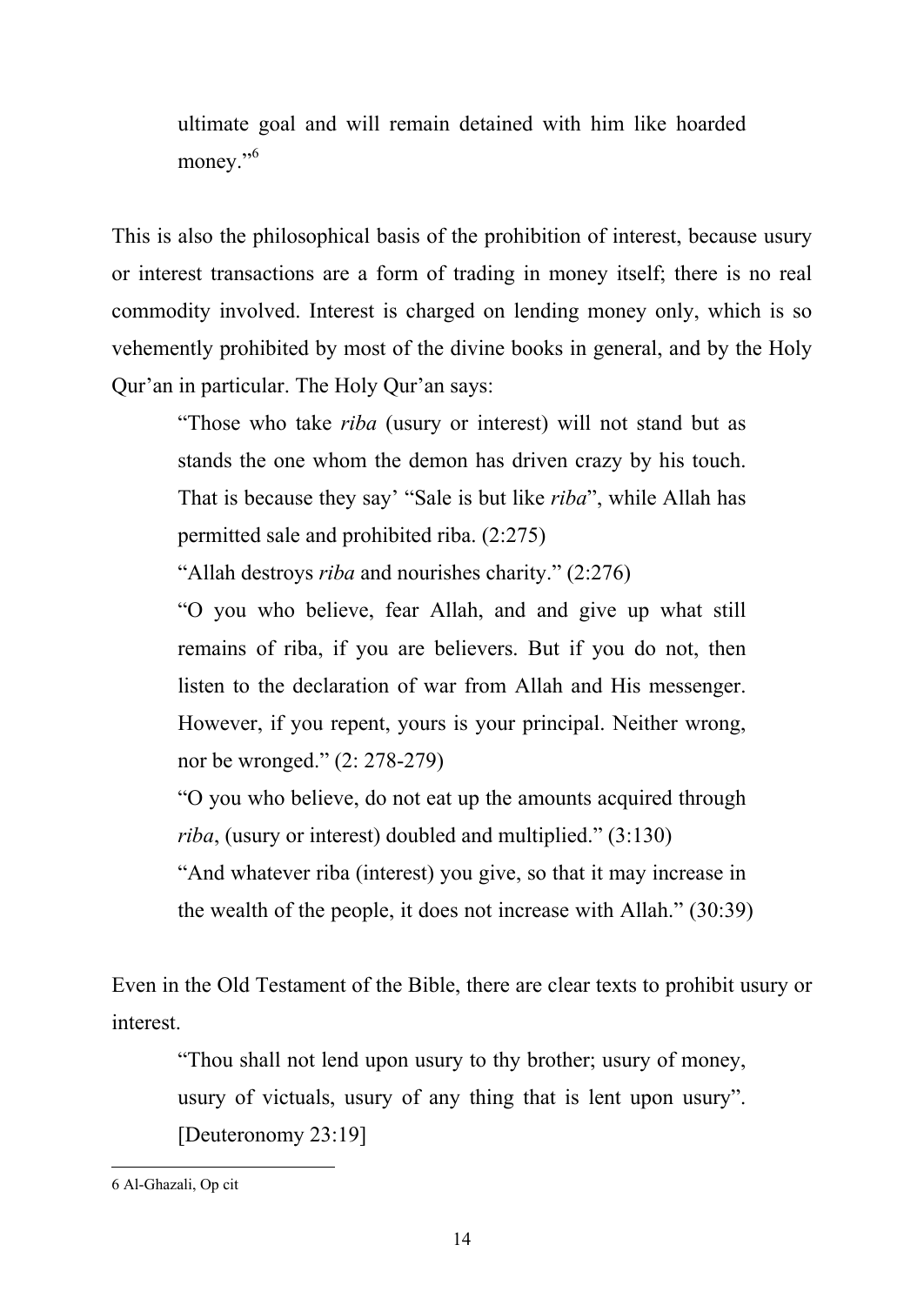"Lord, who shall abide in thy tabernacle? Who shall dwell in thy holy hill? He that walketh uprightly, and worketh righteousness and speaketh the truth in his heart. He that putteth not out of his money to usury, nor taketh reward against the innocent." [Psalms 15:1,2,5]

"He that by usury and unjust gain increaseth his substance, he shall gather it for him that will pity the poor". [Proverbs 28:8]

"Then I consulted with myself, and I rebuked the nobles and rulers, and said unto them. Ye exact usury, every one of his brother. And I set a great assembly against them." [Nehemiah 5:7]

"He that hath not given forth upon usury, neither hath taken any increase, that hath withdrawn his hand from iniquity, hath executed true judgment between man and man. Hath walked in my statues, and hath kept my judgments, to deal truly, he is just. He shall surely live, said the Lord God". [Ezekiel 18:8,9]

"In thee have they taken gifts to shed blood; thou hast taken usury and increase, and though hast greedily gained of thy neighbors by extortion, and hast forgotten me, said the Lord God." [Ezekiel 22:12]

These divine injunctions were very clear to establish the principle that:

- (a) Money (of the same denomination) is not meant to be traded as commodities, and it is not allowed to make money out of money only, unless it is used as a medium of real trade.
- (b) If, for exceptional reasons, money has to be exchanged for money of the same denomination, or it is borrowed, the payment on both sides must be equal, so that it is not used for the purpose it is not meant for.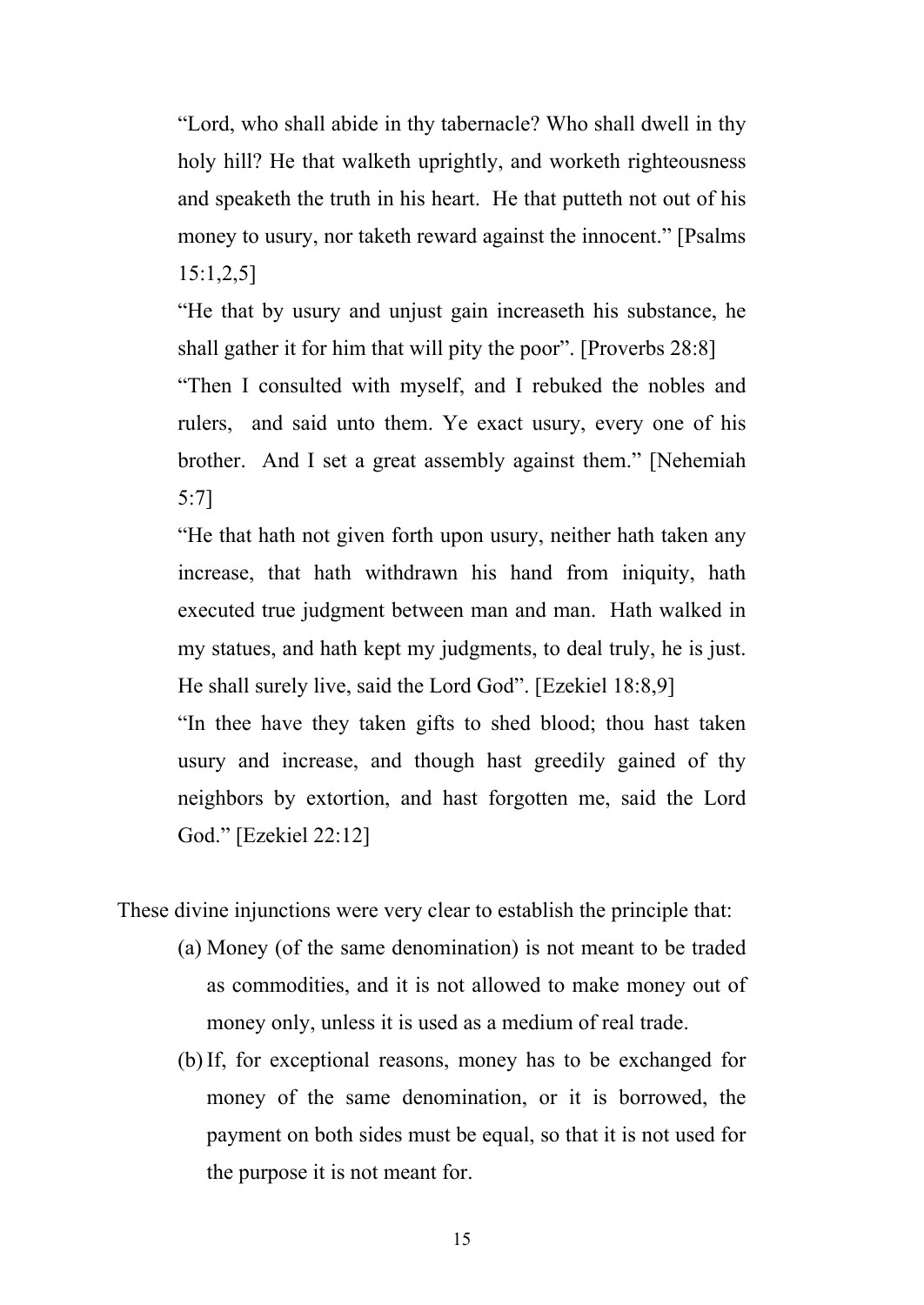But when the initiative of making money out of money was supported by the modern banking system, and the Scriptures stood in its way, the theory of difference between 'usury' and 'interest' was invented, and it was claimed that the prohibition should be restricted only to the former, and the latter should be held an innocent and benign transaction. Once this hurdle is crossed, it opened the gate for ever-growing universe of debt-based financial transactions that have no connection with real economy at all. It gave birth to paper money at the first instance; then the paper money deposited with banks created another imaginary species presumed by the 'fractional reserve system' to be money, which exceeded the amount of real currencies. Then came the financial papers (representing loans advanced by non-banking entities on the basis of interest) and generated a discounting market. Then the lure for easy money invented derivatives in the form of Options, Futures, Swaps and a host of other innovations. In the late twentieth century a mathematical science of 'financial engineering' was discovered which multiplied the indiscriminate use of derivatives in a complex fashion not understandable even to the experts of the field. These mysterious transactions thus crossed all bounds and increased the supply of fictitious money to an unbelievable extent, that is, twelve times more than the collective GDP of the entire world!!!

The worth of total derivatives is reported to be US\$ 741.1 trillion in  $2008$ , while the total GDP of the entire world was only  $60.6$  trillion.<sup>8</sup> It means that the worth of derivatives is twelve times more than the gross products of all the countries of the globe. How big is the number of 741.1 trillion (741100, 000, 000, 000)? When, in 1996, the worth of derivatives was only 64 trillion, Richard Thomson had remarked:

<sup>7</sup> Source: BIS. ORG

<sup>8</sup> Source: World Bank, World Development Indicators.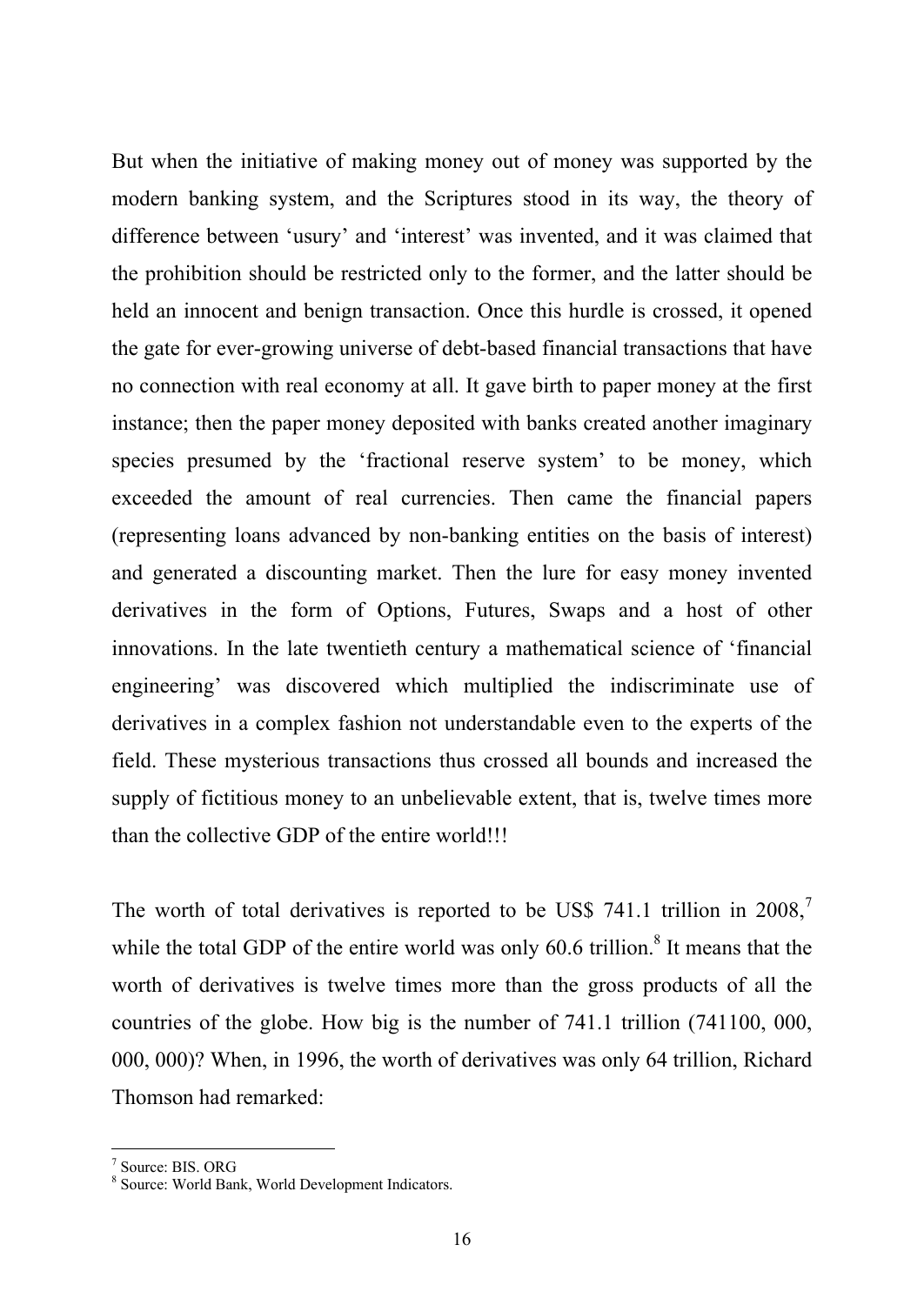"How do you imagine a number that big? You could say that if you laid all those dollar bills end to end, they would stretch from here to the sun sixty six times, or to the moon 25, 900 times."<sup>9</sup>

Now calculate if the number has grown in 2008 to 741 trillion, how many times the dollar notes may stretch to the sun or moon!!!

Even the currency issued in the form of debt-ridden notes is now a negligible component of the total money supply of the world. All the rest is nothing but numbers fed in computers, and in reality a bubble created by complex financial deals that have nothing to do with real economy. This is exactly what Imam Al-Ghazali had predicted nine hundred years ago, when he insisted that money should not be taken as an object of trade. While discussing the evil consequences of trading in money, he had remarked:

"*Riba* (interest) is prohibited because it prevents people from undertaking real economic activities. This is because when a person having money is allowed to earn more money on the basis of interest, either in spot or deferred transactions, it becomes easy for him to earn more money on the basis of interest without bothering himself to take pains in real economic activities. This leads to hampering the real interests of humanity, because the interests of humanity cannot be safeguarded without real trade skills, industry and construction."<sup>10</sup>

It seems that Imam Al-Ghazali, when giving this comment, was visualizing the present phenomena of our present financial set-up. Many modern economists are also criticizing the present financial system on almost the same lines. During

<sup>9</sup> Richard Thomson, Apocalypse Roulette, Macmillon, London 1998, Introduction P.x

<sup>&</sup>lt;sup>10</sup> Al-Ghazali, Ihya'ul'uloom, as cited by Qal'awi, Al-Masarif-al-Islamiyyah p. 52, Syria 1998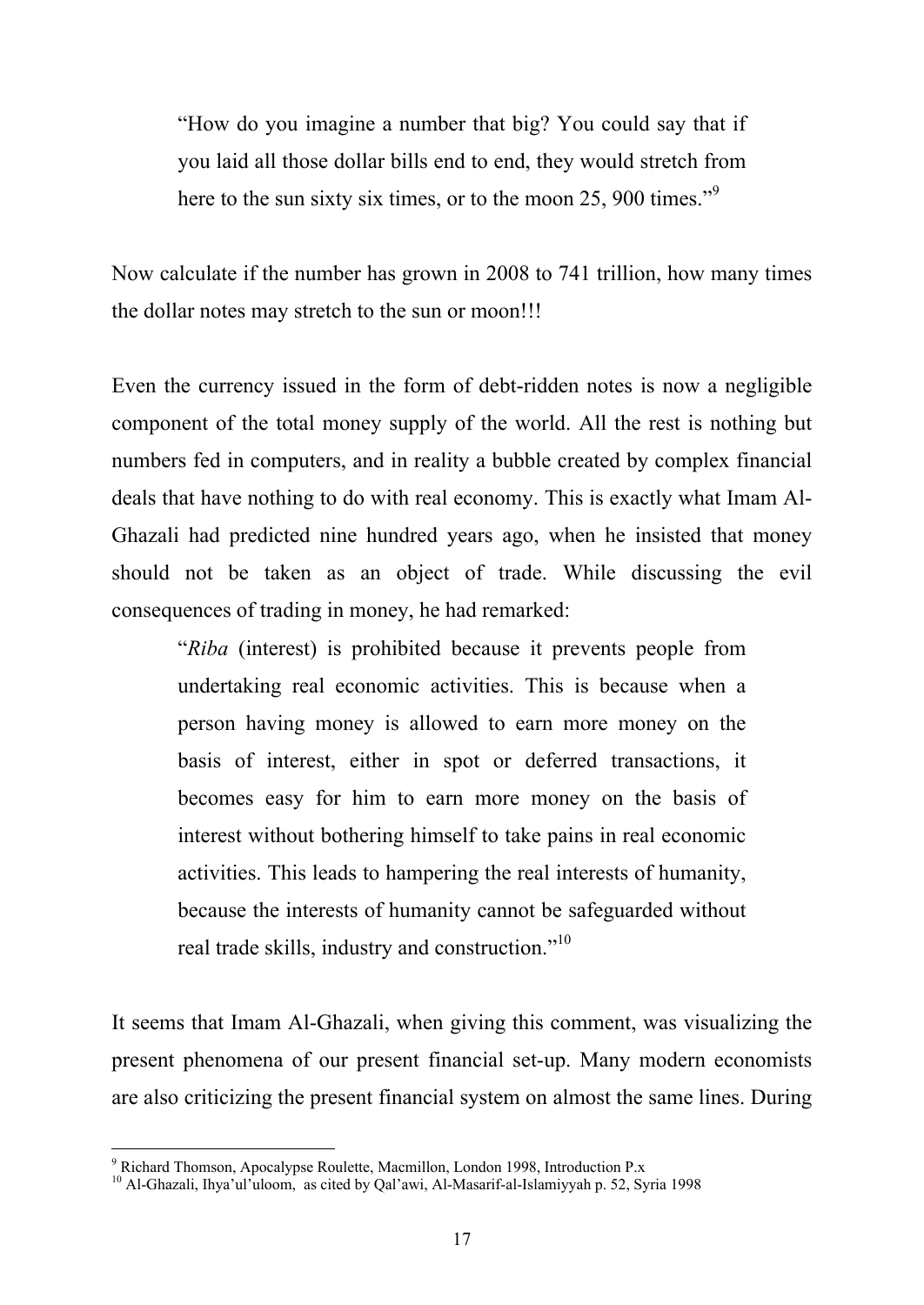the depression of 1930s, this aspect was held by many economists as the basic cause of the crisis. For example, 'Economic Crisis Committee' formed by Southampton Chamber of Commerce, after discussing the basic causes of the problem, had observed:

"In order to ensure that money performs its true function of operating as a means of exchange and distribution, it is desirable that it should cease to be traded as a commodity." $11$ 

But even this hindsight was unable to change the mindset of our financial markets. So luring were the temptations of this 'miraculous' market that instead of learning lessons from the past, the players in the field kept inflating the bubble by adding new complexities to it, until it burst in the form of the present crisis. All this happened because money was allowed to be used as a machine producing more money on the basis of interest, and its basic function to act as a medium of exchange was left far too behind.

One may validly ask a very pertinent question here: interest has played a pivotal role in mobilizing the idle money of the people towards trade and industry; if interest is not allowed, how can the savings be utilized for large scale commercial enterprises necessary for the development of the society? The simple answer is that savings may well be attracted in commercial and industrial projects by giving the savers their proper share in the profits of the enterprises that utilized them. The present position is that a very small faction of the society takes advantage of the bulk of the savings of the entire society. Taking the example of my own country (Pakistan), as of June 2008, 26,660 account holders out of 24.9 million (i.e. only 0.1% of total account holders) have utilized Rs.1.95 trillion which is 69% of total loans advanced. (Source: State Bank of Pakistan)

<sup>&</sup>lt;sup>11</sup> The Report of Economic Crisis Committee, Southampton Chamber of Commerce, 1933, part 3, (iii) para 2.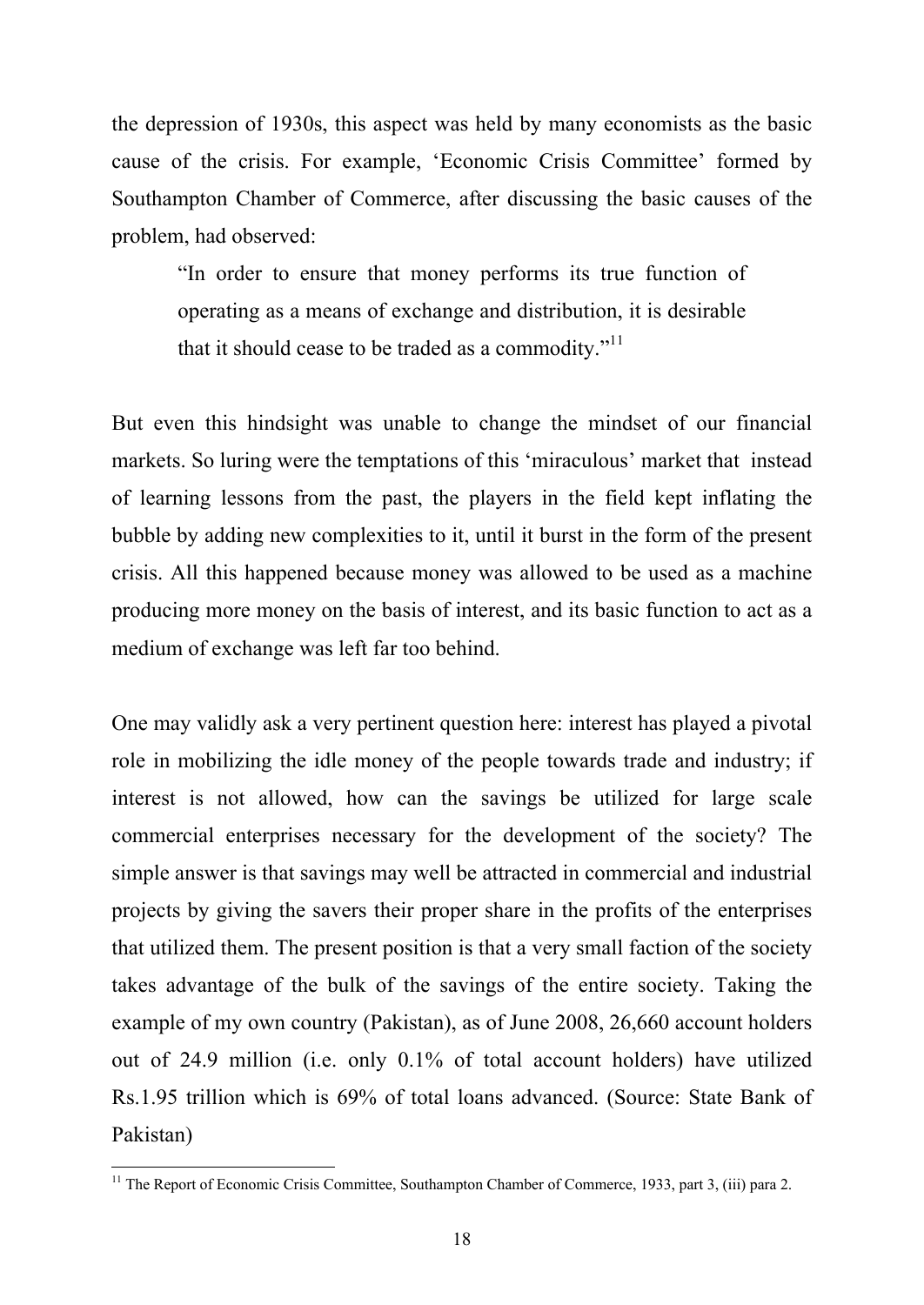It means that 0.1% people took advantage of 69% of the wealth deposited by millions of people in the banks. They have passed on a small proportion of their earnings to the savers in the form of interest, whilst making all the rest their own fortunes. Then, the entrepreneurs who used the money of the savers included the interest paid by them in their cost of production raising the price of productions to that extent, and in turn claiming all the interest back from the payees through the increase in prices.

It is neither logical nor equitable that the bulk of the profit generated by the money of millions of savers is secured only by a handful of entrepreneurs, and the depositors whose money generated these profits are given only a small amount of interest, which does not often match the rate of inflation, and is claimed back from them in the form of increased prices. This is one of the basic causes that make the system of distribution unjust, uneven and against the interests of common people. This aspect of interest has been criticized even by many modern economists. For example, James Robertson writes:

"The pervasive role of interest in the economic system results in the systematic transfer of money from those who have less to those who have more. Again, this transfer of resources from poor to rich has been made shockingly clear by the Third World debt crisis. But it applies universally. It is partly because those who have more money to lend, get more in interest than those who have less; it is partly because those who have less, often have to borrow more; and it is partly because the cost of interest repayments now forms a substantial element in the cost of all goods and services, and the necessary goods and services looms much larger in the finances of the rich. When we look at the money system that way and when we begin to think about how it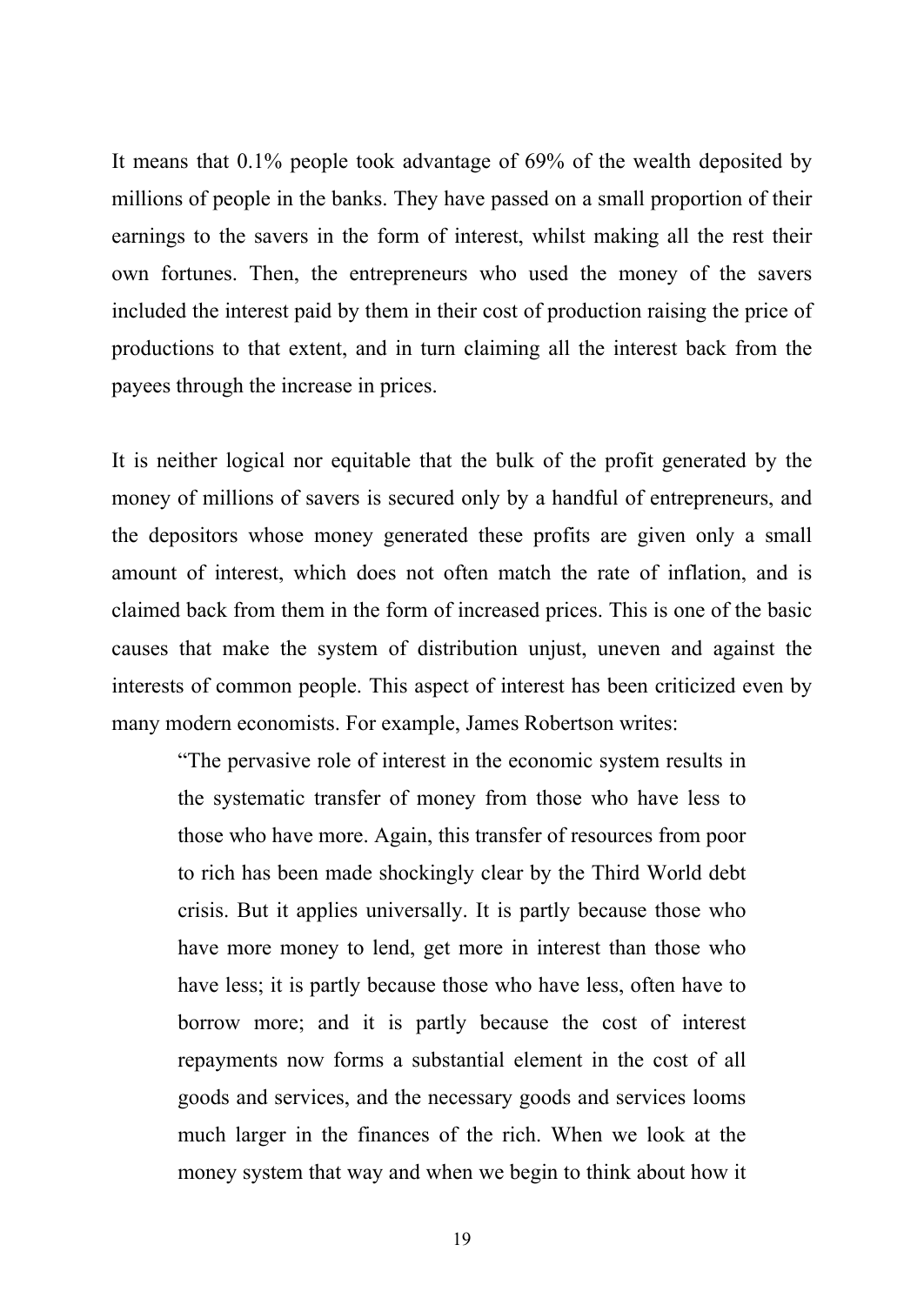should be redesigned to carry out its functions fairly and efficiently as part of an enabling and conserving economy, the arguments for an interest-free, inflation-free money system for the twenty-first century seems to be very strong."<sup>12</sup>

Not only that some economists have been criticizing interest and establishing financial system on its basis, some of them suggested different alternatives, which were experienced at a small scale, and tried to be repeated on country level, but were ultimately opposed by the banking institutions. The story of these experiments is told in detail by Margrit Kennedy in her book "Interest and Inflation Free Money." Narrating about an interest free model experienced in a small Austrian town in 1932-1933, she writes:

"When over 300 communities in Austria began to be interested in adopting this model, the Austrian National Bank saw its own monopoly endangered. It intervened against the Town Council $^{1,13}$ 

She has then described an attempt to replace interest with an alternative system proposed by some economists in some parts of USA in 1933, and how it was rejected by the authorities. Without going into the merits of these alternatives, what they clearly show is that there have been several attempts to get rid of interest and the money created by it, but it appears that they were not given due consideration by those in authority.

The equitable way of utilizing the savings of people is that their participation in commercial enterprises is recognized by giving them their proportionate share in the profits generated through their own savings. Of course, in that case they

<sup>&</sup>lt;sup>12</sup> James Robertson, Future Wealth: A New Economics for the 21<sup>st</sup> Century, p. 130, 131, Cassell Publications, London 1990

<sup>&</sup>lt;sup>13</sup> Margrit Kennedy: Interest and Inflation Free Money, p.39 Philadelphia 1995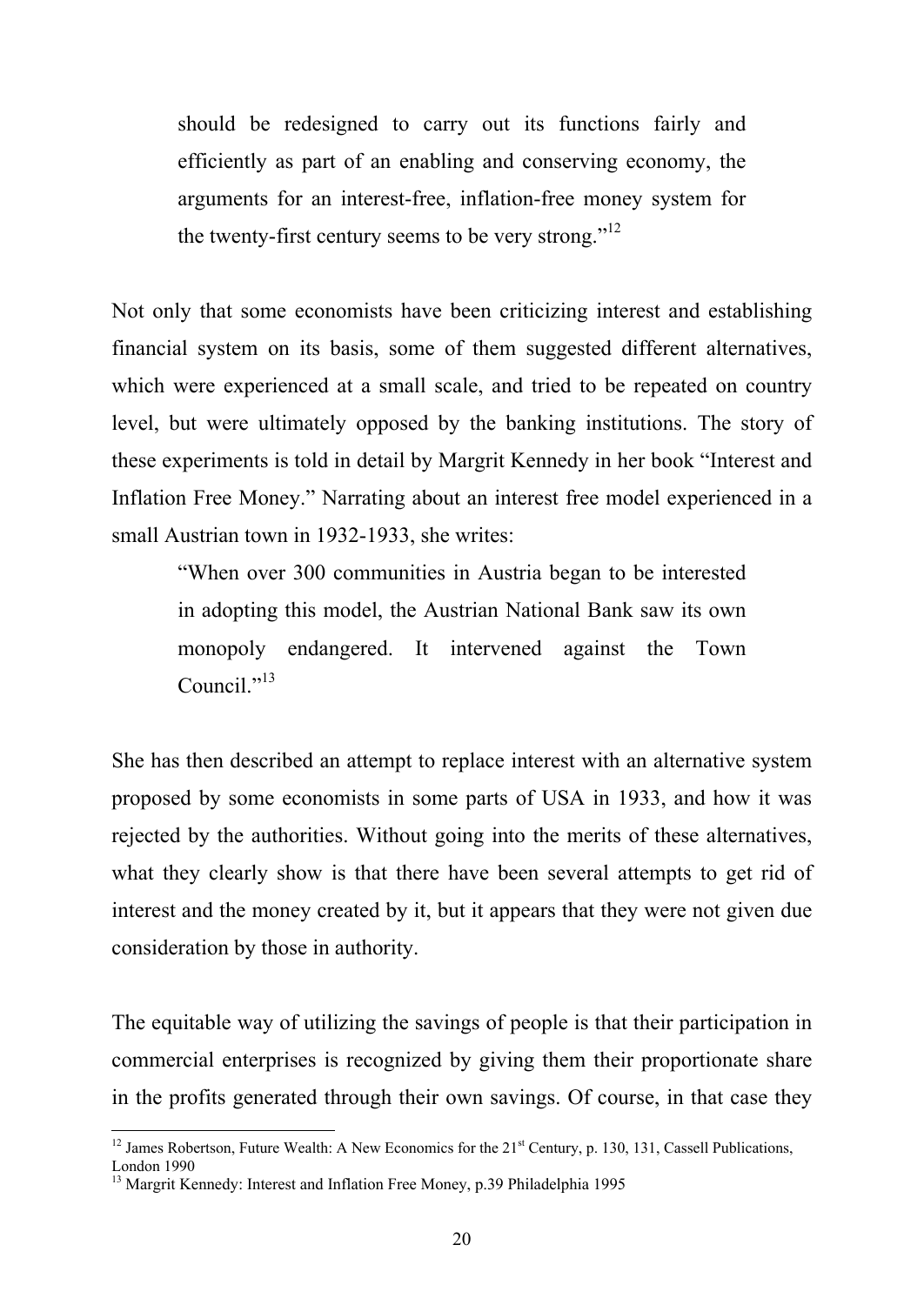will share the loss as well, if an enterprise incurs a loss, and this aspect may create some practical problems in attracting deposits, but the possibilities of loss may be minimized by diversification of the portfolio and by strong regulatory measures. If a bank or financial institution adopts this strategy in isolation, while all others are based on a fixed rate of interest, it will, in fact, pose severe difficulties for that isolated institution to follow the principle of profit sharing, because the blue chip entrepreneurs, having an option to borrow at a lower rate of interest, will not agree to surrender a proportion of profits to the financiers. On the other hand, the enterprises having less potentials of profit may rush to the idea of participation. But if the entire system of financing is based on the concept of participation, and no option is left for interest-based borrowing, then entrepreneurs will have no choice but to make their financiers share their profits on an equitable basis. This will, on the one hand, lead to a broader and equitable distribution of wealth, and on the other hand, it will lessen the burden of liabilities on the financial institutions at times of down-shifts.

This means that major financing techniques should be switched over to an equity-based system instead of the present financial set-up which is based totally on debts.

No doubt, this switch-over has many practical issues to be solved, but once the idea is accepted to be essential for reform, the intellectual competence that was able to invent extremely complex sciences, like 'financial engineering' cannot be incapable of solving these issues.

The equity-based system, as suggested, does not mean that there will be no role for debt-based transactions at all. What it means is that debts will no longer remain a predominant source of our economy as they are today. Still they will be needed for necessary consumption requirements, like households, transports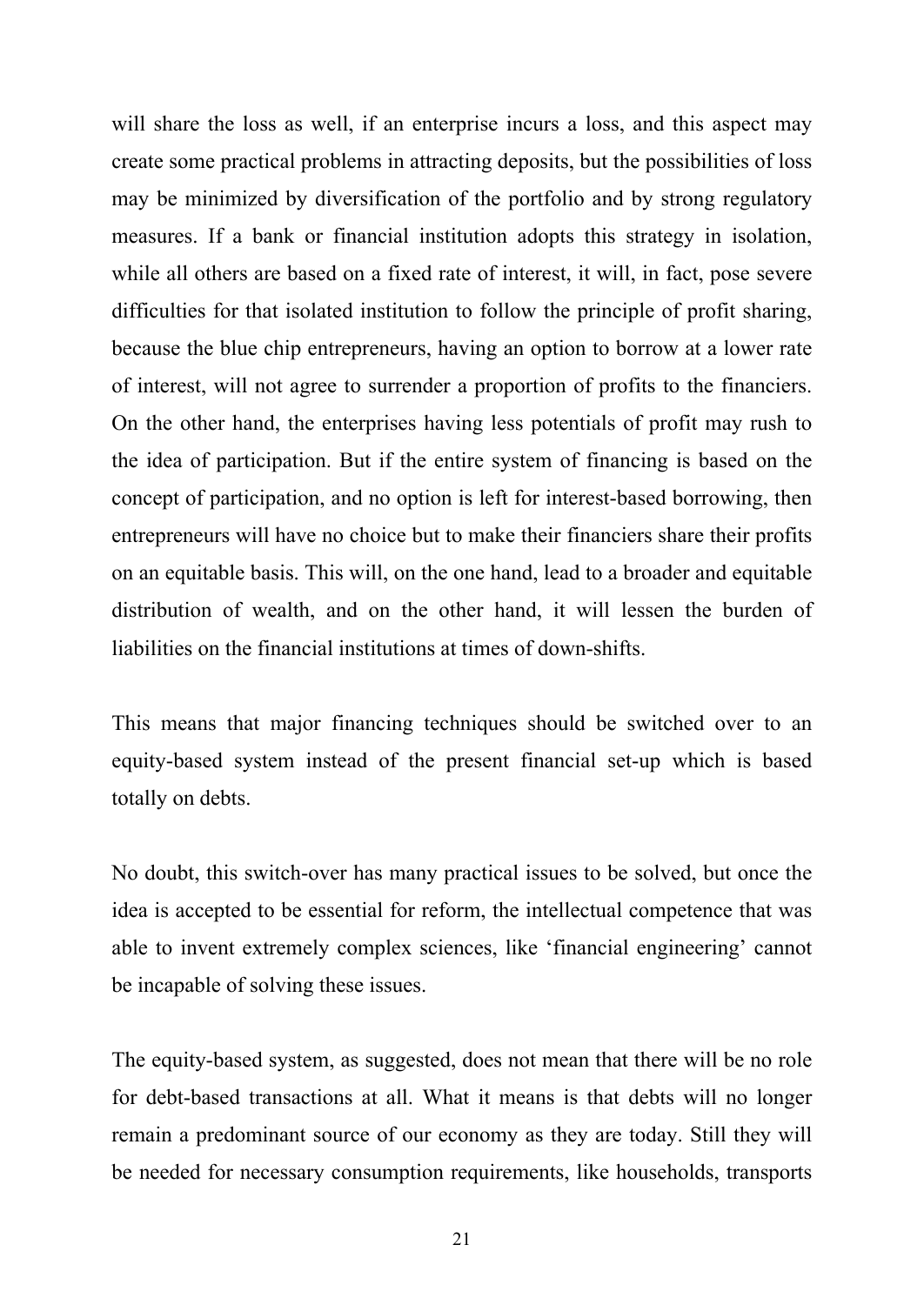and, at a narrower scale, for commercial needs as well. But all these debts will be fully backed by real assets, leaving no room for expansion of debt-ridden money out of proportion to the real assets or commodities underlying it. To put it in a simple way, there will be no room for interest-based loans; credit will be restricted to sales on deferred payment basis or leases generating rentals on the basis of their actual usufruct. This will eliminate the horrible mismatch between money and the real economy that has turned the whole economy into a bubble which bursts time and again, and brings more disastrous effects at macro level than a bomb blast.

#### **4- Speculation**

The fourth point I wish to make is about speculation. Much has been written about it. According to some, it is a bad name to a good act, while others say it is a good name to a bad act. Whenever a shock convulses the market, blame is often directed to speculation; a hue and cry is raised against its evils; speculators are condemned for disturbing the smooth economic flow. Still, speculative transactions go on in the market with full vigor, as if they are inevitable. The reason is that it is not yet settled whether speculation is bad in itself, or there is something else that makes it bad.

According to the Oxford Dictionary, speculation literally means "the act of forming opinions about what has happened or what might happen without knowing all the facts." In economic terminology, it is defined as "an attempt to profit from changes in market price, thus forgoing current income for a prospective capital gain." Obviously, no one can claim to have perfect knowledge of what is going to happen in future. The most one can do is to guess about it, using the best possible methods of calculation. In this sense, every investment and every commercial enterprise has an element of speculation. Then, how can it be said that speculation is bad in all its forms? But when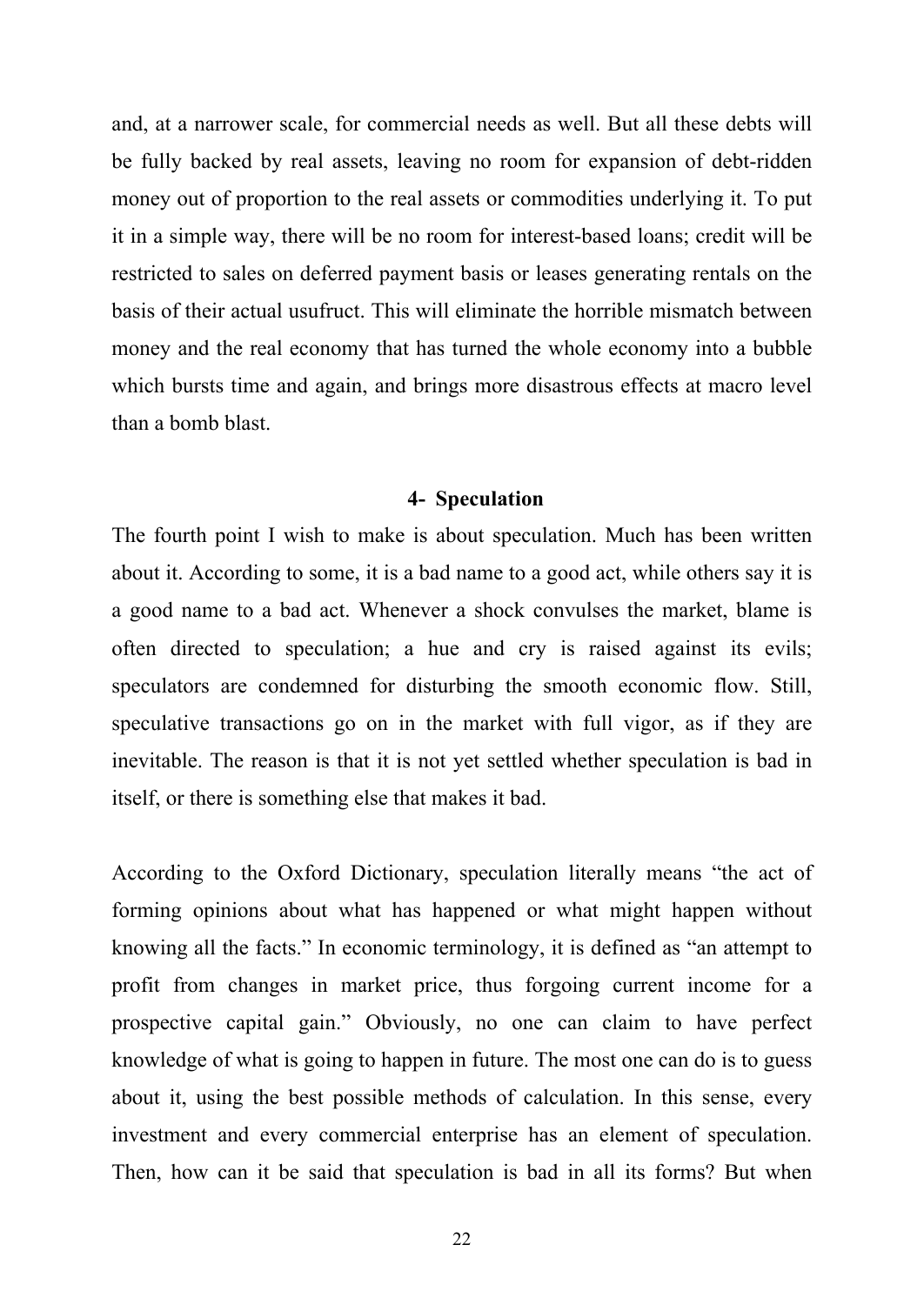speculation is allowed to play its game in full sway, its evil effects are more destructive than those of gambling in a casino. Then, voices are raised that 'wealth of nations depends on caging this wild beast.' The question is how to draw a line between a benign speculation and a speculation that is akin to gambling.

If speculation is used in a real trade transaction, it cannot pose a problem to the community. When Adam Smith spoke about speculation, he contemplated it in real commercial activities. He defined a speculator as a merchant who:

"exercises no one regular, established, or well-known branch of business. He is a corn merchant this year, or the tea merchant the year after. He enters into every trade when he foresees that it is likely to be more than commonly profitable, and he quits when he foresees that its profits are likely to return to the level of other traders<sup>"14</sup>

This type of speculative merchant is not a risk for the economic system. He can be harmful, at the most, to his own self, if he takes a wrong decision, unlike the present financial speculators whose activities put the whole system at risk. The reason is that they do not enter into real trade transactions. Most of their deals do not qualify to be termed as real trade. Here we have to examine what trade really means.

#### **5-Necessary Ingredients of Trade**

Trade, as generally understood even by a layman, is an activity whereby a person transfers his ownership to another person for a consideration. This concept itself presumes that, when undertaking a trade transaction, the

<sup>&</sup>lt;sup>14</sup> Cited by Edward Chancellor in preface of "Devil Take The Hindmost" Macmillan, 1999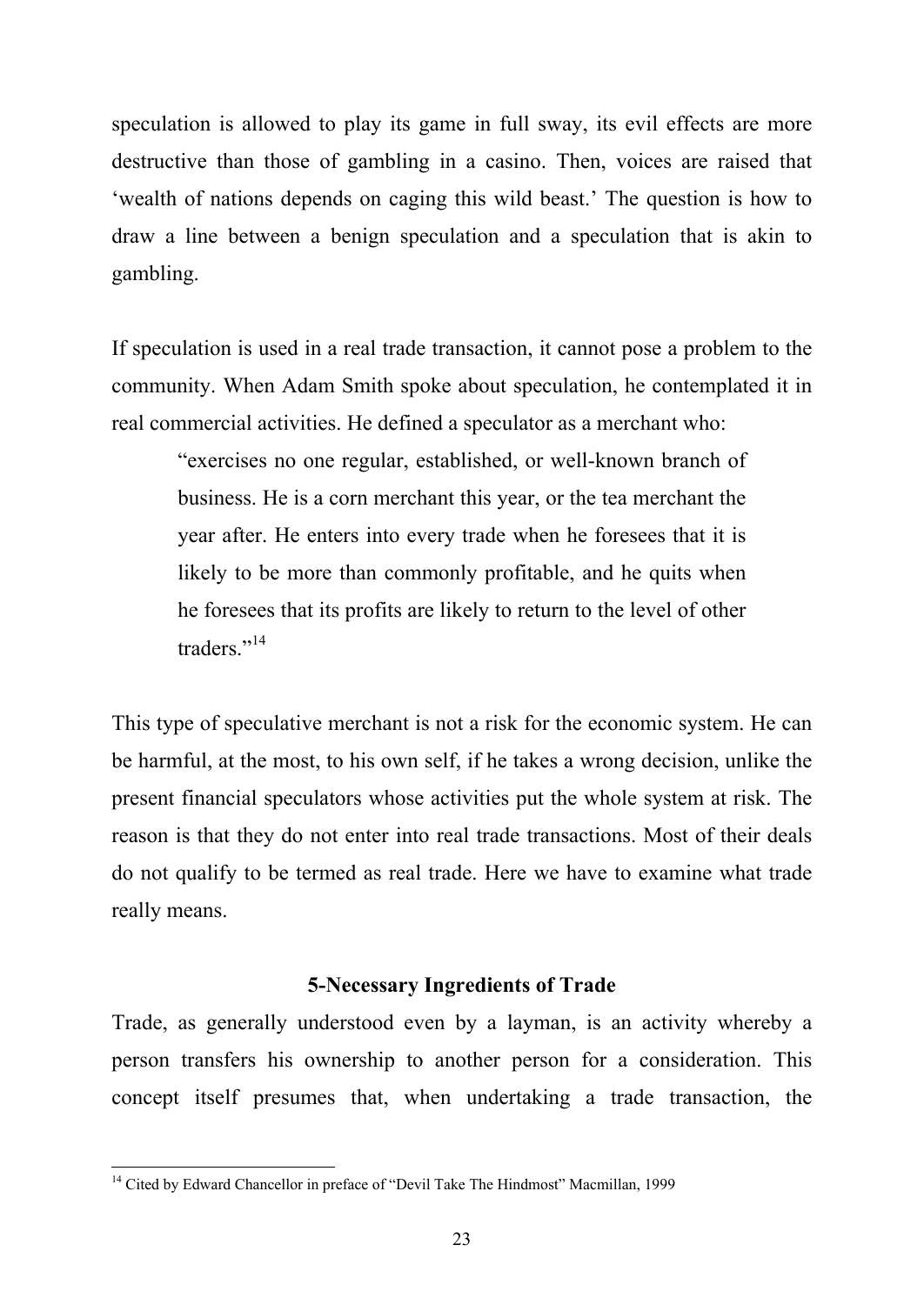transferor has the ownership of what he is transferring to the opposite party. The logical result of this concept is that one cannot sell what he does not own.

This is not only a logical requirement of a valid sale, but also a religious imperative in Islamic jurisprudence, which is based on the following instruction of the Holy Prophet Muhammad وسلم علیھ االله صلى:

لاتبع ما لیس عندك

Do not sell what you do not have.<sup>15</sup>

Not only this, but the Holy Prophet وسلم علیھ االله صلى has also directed that one cannot sell anything unless he has it in his possession.<sup>16</sup> In this regard, the Holy Prophet وسلم علیھ االله صلى has established a rule of wide application that one cannot earn a profit by selling a commodity the risk of which he did not assume.<sup>17</sup> Since the risk of the sold commodity is not passed on to the buyer unless he has acquired its physical or constructive possession, the buyer cannot sell it to a third party, unless he has taken its delivery either physically or in a constructive manner, e.g. through one's agent, or through a document that gives him full control over the sold item.

#### Short Sales:

But most of today's speculative sales are carried out without ownership. Short sales and blank sales are predominant in speculative markets, and that is one of the reasons why their transactions do not qualify as being real trade.

The second aspect of a genuine trade is that the buyer really wishes to have the purchased goods delivered to him, either for his own consumption or for the purpose of onward sale. But in most speculative transactions, delivery of sold goods or stocks is totally out of question. The speculators do not purchase things with the intention of taking their delivery. They are interested only in

<sup>15</sup> Tirmidhi, Buyu', Book 12, chapter 19, hadith 1232

<sup>16</sup> Sahih-ul-Bukhari, Buyu', Book 34, Ch.55, hadith 2136

<sup>&</sup>lt;sup>17</sup> Tirmidhi, Book 12, Ch. 19, hadith 1234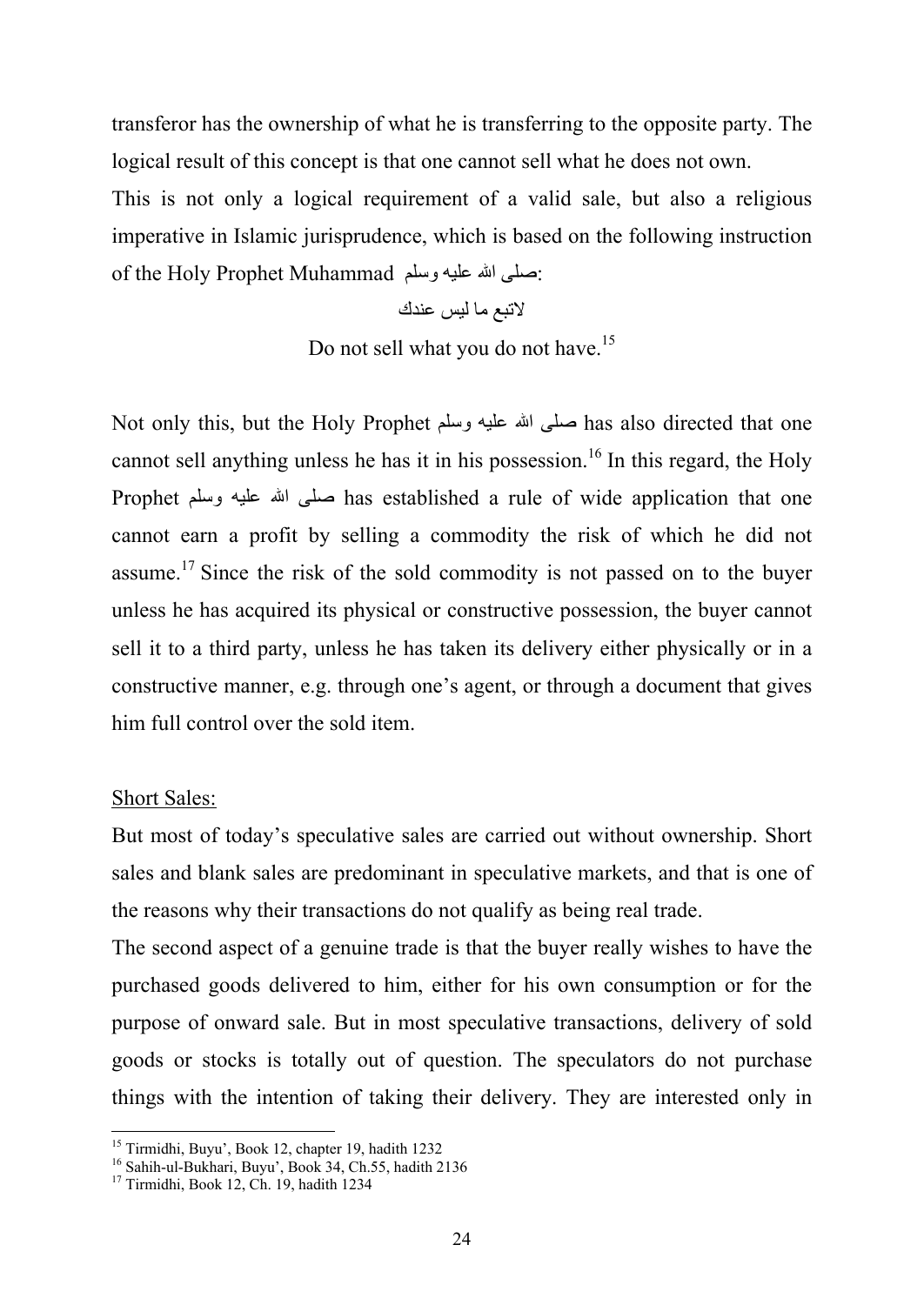fluctuation of the prices, and after undertaking a number of transactions, one after the other, they end up with paying or receiving the difference of prices only, which makes the system closer to gambling, rather than commercial business. Sir Ernest Cassell, a banker, is reported to have said to Edward vii:

"When I was young, people called me a gambler. As the scale of my operations increased, I became known as a speculator. Now I am called a banker. But I have been doing the same thing all the time."<sup>18</sup>

It is this aspect of speculation that creates problems. Obviously, trade and gambling are two different things with totally different objectives. When trade is mingled with or merged into gambling or semi-gambling, it makes the whole system a hotchpotch, which can never operate in a smooth manner. If speculation is isolated from short sales, blank sales and fictitious transactions ending up with settling price differences only, it cannot cause crises.

#### Sale of Debts:

Since a genuine sale is meant to transfer the sold item to the buyer, it is logical that the seller should have full control on the sold item to be able to deliver it to the buyer. If it is doubtful whether or not the seller would be able to deliver the goods, even though the goods are owned by the seller, it will be a form of deceiving the buyer. If *A*, for example, owns a cell phone but has lost it somewhere, he cannot sell the phone to *B* even though he has all the hope that he will find it. Such a sale will be valid only if the seller accepts the condition that B will have recourse to him in case the phone is not found within a specific period. The same principle is applicable to the debts *A* owns which are payable to him from his obligors. Since it is not absolutely certain that the obligors will pay their obligations to *A*, as the possibility of their default cannot be ruled out,

 $18$  Op cit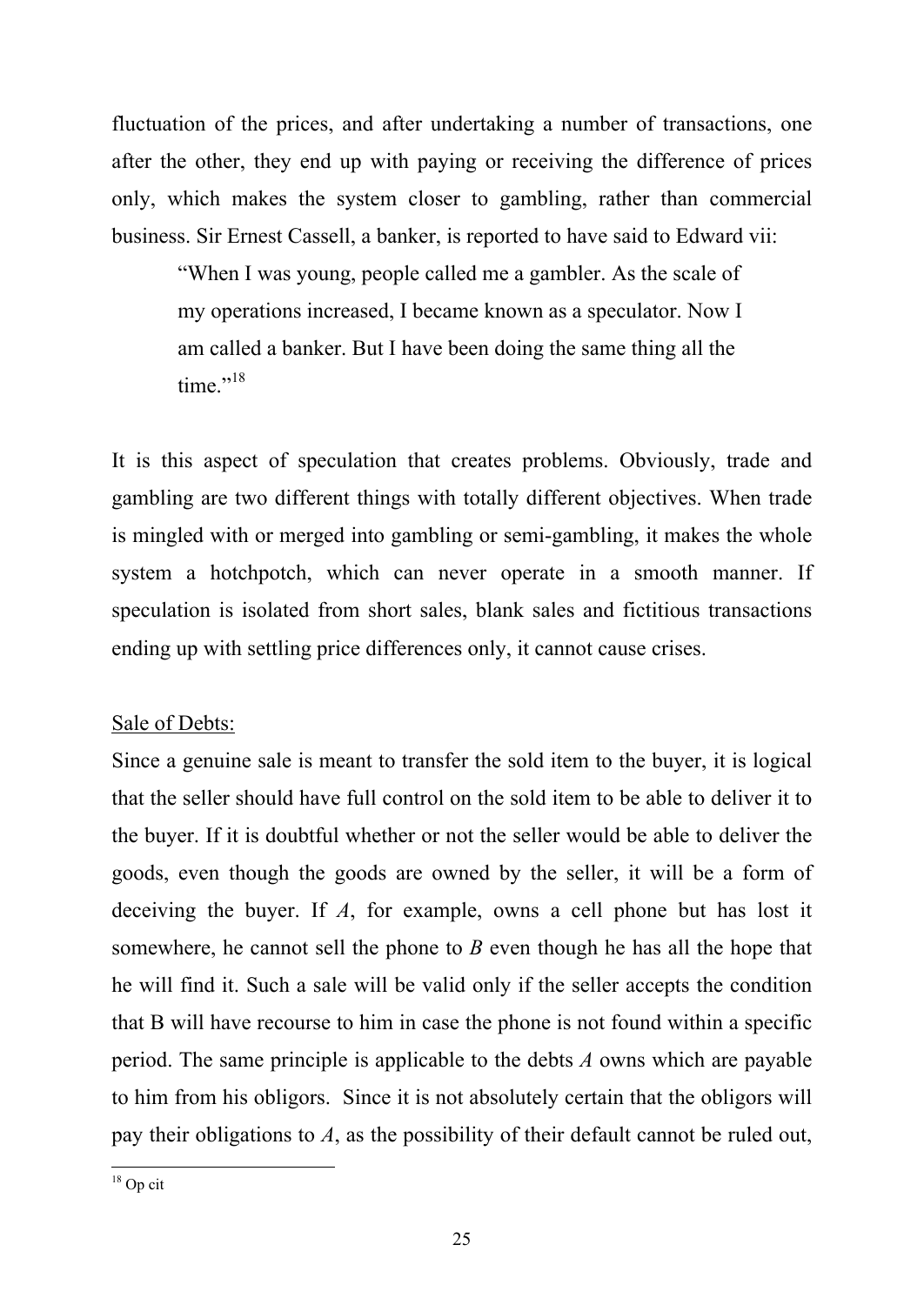*A* should not be allowed to sell these debts to *B*, because it will mean that he is transferring the risk of default to *B*, the buyer. If the obligors default, *B*, the buyer of the debt, will lose all the money he paid to *A*, while *A* has secured the price paid by him. This is one of the reasons why sale of debts is prohibited in Islamic jurisprudence, the other being that normally debts are sold at a discount that entails an element of interest, the prohibition of which has already been discussed.

One can say that if the buyer of debt is agreeable to assume the risk of default, for which he has secured a discount, then it is a transaction effected with the free will of both parties, hence it should be allowed. The answer is that mutual consent does not always justify a transaction. Bribery, for example, is a transaction that is carried out in many cases with mutual consent. Still it cannot be justified on the basis of free will. Islamic jurisprudence has enforced this principle with full force. It firstly safeguards the real interests of both parties, and does not allow a transaction that has an element of injustice to any one of the parties, even though the party itself has agreed to that injustice. Secondly, if an agreement brings harm to the interests of the society, the mutual consent of the parties has no value at all, as in the case of bribery, usury and interest. We have seen in the present financial crisis that the sale of sub-prime loans was one of the basic causes of the problem, which has brought disastrous effects to the society. These transactions, therefore, cannot be justified on the basis of mutual consent alone.

#### **6-Transparency**

Transparency is one of the most important requirements of smooth trade. It is emphasized by all reasonable legal systems, but Islamic jurisprudence is very particular about it. The parties of a transaction must have the knowledge of what they are going to do. The buyer must know what he is going to purchase; the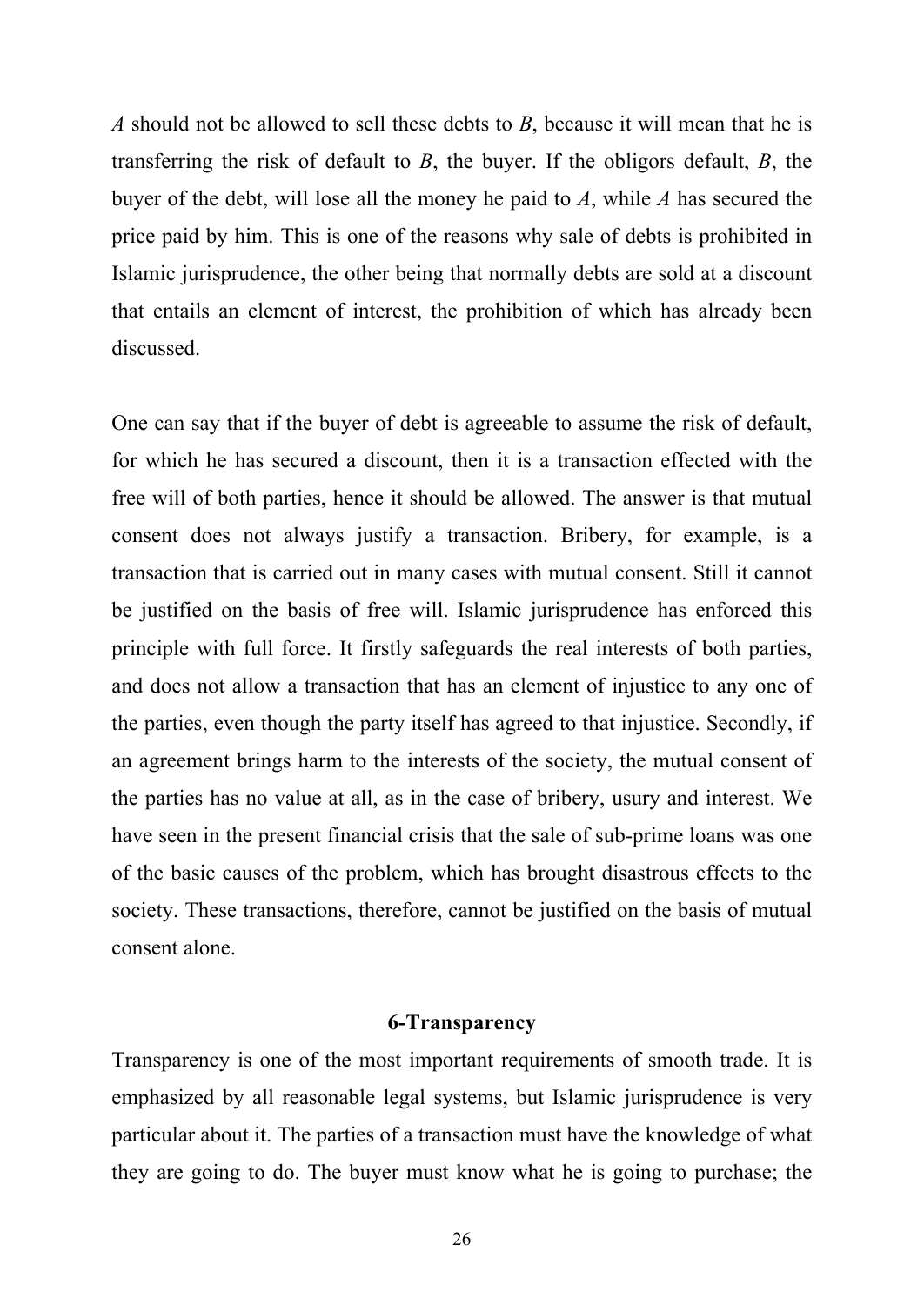seller must know what price he is going to receive, and when he will be able to claim it. If something is wrapped in a packet, and its contents are unknown to the buyer, its sale is not valid, even though the buyer has agreed to take a chance by purchasing it. Transactions lacking necessary transparency are classified in Islamic jurisprudence as '*Gharar*', and the Holy Prophet Muhammad وسلم علیھ االله صلى has prohibited such transactions in clear terms. Moreover, the principle of "*Caveat emptor!*" is not generalized in Islamic jurisprudence as it is taken too general in some other legal systems. If a commodity is defective, the seller is obligated to disclose it to the buyer. The Holy Prophet Muhammad وسلم علیھ االله صلى has said:

"Whoever sells a defective commodity without disclosing it remains in Allah's wrath."

Many transactions in financial markets are not transparent in the sense that they are too complex and complicated to be fully understood by many stakeholders. They are hardly comprehended even by financial experts, let alone common people. Such is the baffling complexity of many financial products that even a person like George Soros, the well known economist of our time, and also a player in financial markets, admitted that he could not understand how they work. Richard Thomson reports in his book on derivatives:

"George Soros, famous as 'the man who broke the Bank of England' in 1992, summed up the problem of complex derivatives in testimony to the House Banking Committee in April 1994, as the dust settled on mortgage security disaster. 'There are so many of them (complex derivatives), and some of them are so esoteric that the risk involved may not be properly understood even by the most sophisticated investors, and I am supposed to be one. Some of these instruments appear to be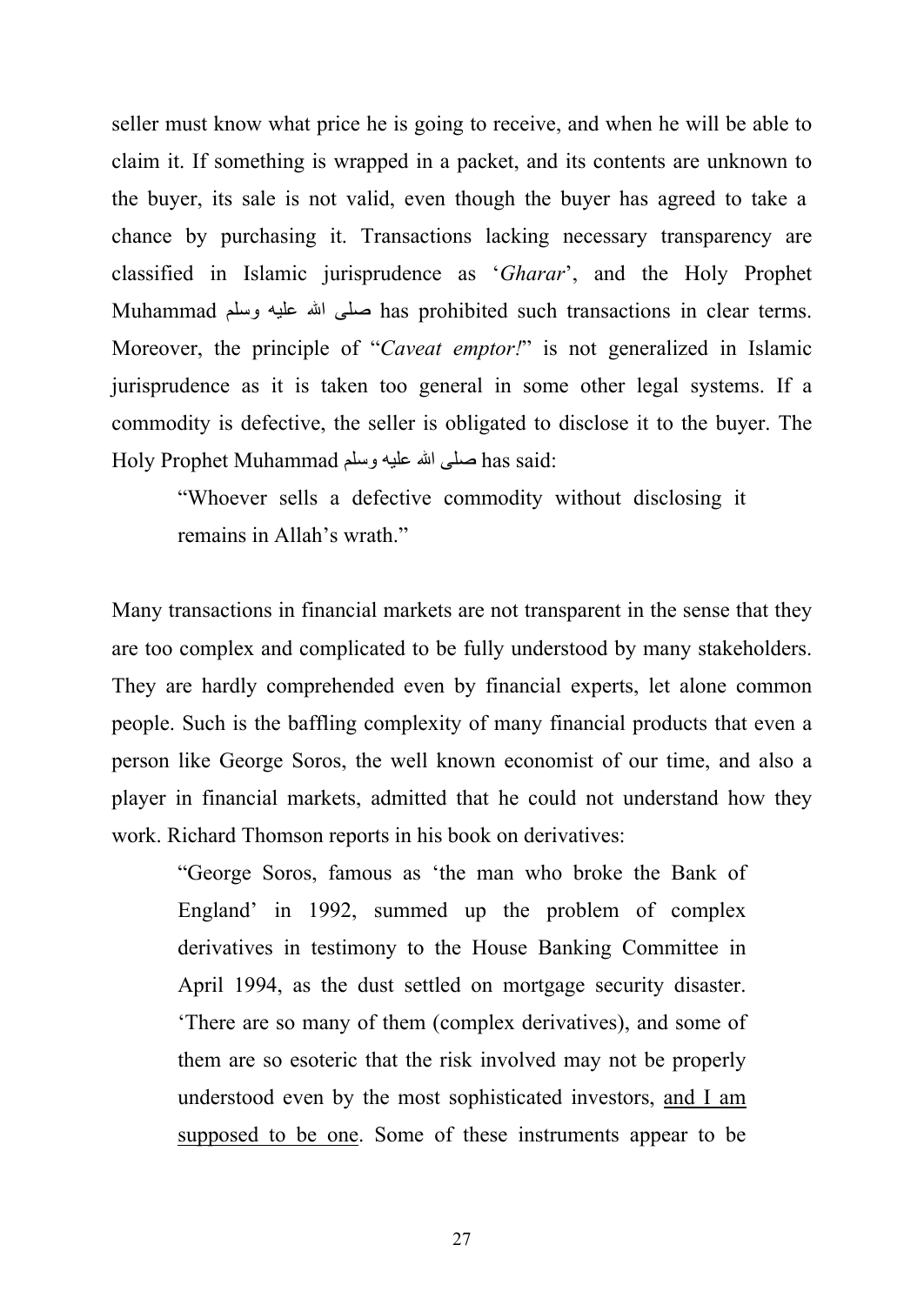specifically designed to enable institutional investors to take gambles which they would not otherwise be permitted to take."<sup>19</sup>

Then the same author comments:

"While there is no doubt that many investors were greedy and took foolish risks, it is also true that thanks to the new financial instruments being offered to them, they frequently did not understand the risks they were taking…To many investors it seemed as though they and the banks now spoke different languages, and no longer understood each other. Few institutions did more to widen the fracture between banks and their customers than Bankers Trust, where the creation of complex derivatives was elevated to an art form and gave the phrase *caveat emptor* a whole new dimension of meaning." <sup>20</sup>

This is the level of transparency in the financial transactions carried out in void on a daily basis!!!

The way markets were operating during the last decade was so alarming that books after books appeared from different segments of economic and financial experts that warned the stakeholders against the possible collapse of the system.  $21$  Rather in view of this atmosphere of financial markets, it needed no expertise

<sup>&</sup>lt;sup>19</sup> Richard Thomson, 'Apocalypse Roulette' London, 1998, p.107

<sup>20</sup> Op cit, P. 107-108

 $21$  Just to name a few, following books may be referred to: Paul Krugman: The Return of Depression Economics, Penguin 1999

Jacques S. Jaikaran: Debt Virus, Glenbridge 1992

Peter Warburton: Debt & Delusion, Penguin 1999

Michael Rowbotham, The Grip Of Death, Oxfordshire, 1998

Edward Luttwak, Turbo Capitalism, England 1999

Theodore R. Thoren & Richard F. Warner, The Truth in Money Book, US, 1994

Nicholas Dunbar: Inventing Money, England, 2000

Edward Chancellor, Devil Take the Hindmost, London 1999

Richard Thomson, Apocalypse Roulette, London, 1998

Viviane Forrester, The Economic Horror, Cambridge 1999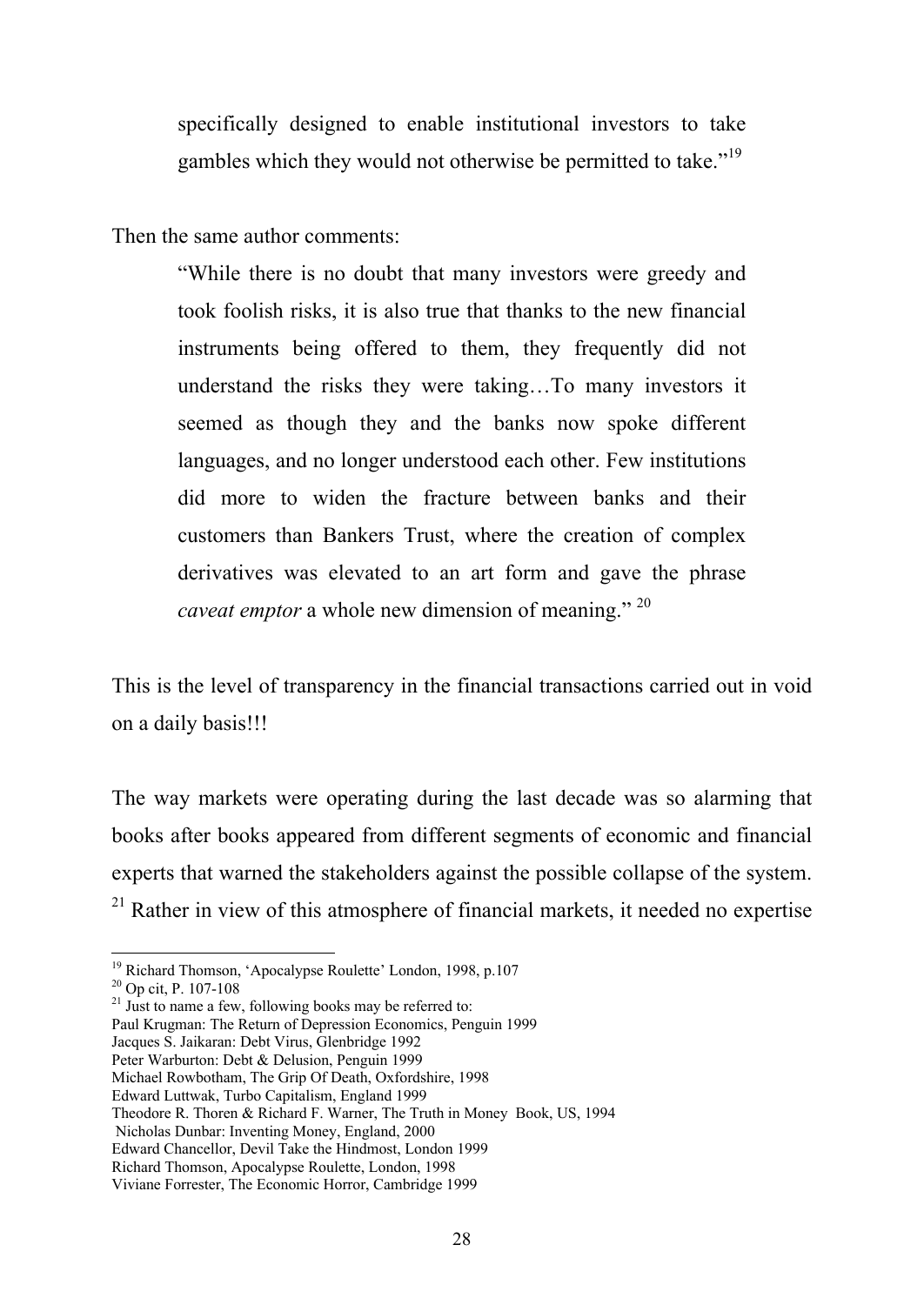in economics to foresee that a crisis is knocking the doors. Even a layman like myself, while delivering a judgment in the Supreme Court of Pakistan had observed:

"The whole economy of the world has been turned into a balloon that is being inflated on daily basis by new debts and new financial transactions having no nexus whatsoever with the real economy. This big balloon is vulnerable to the market shocks and can burst any time."

But so galloping was the ostensible growth at that time, and so ambitious the initiative of creating money out of money, that players in the field would hardly listen to such alarms, let alone thinking about a meaningful change in the system. After ten years, the balloon really burst, demolishing the whole pyramid of financial instruments and wiping out nearly 45% of global wealth, within a year and half. The entire world is now under a horrible crisis with no visible end.

#### **7-How the Present Crisis emerged**

Let us now have a glimpse of how the present crisis emerged to find out its root causes in the light of the principles highlighted above. Up to early 2007, there was a boom in US house-hold credit. Financial institutions raced towards offering house loans on competitive rates of interest, often conceding necessary credit assessment conditions, and creating sub-prime loans. In order to refinance these loans, they were sold to factoring agencies which in turn securitized them for the general public. A mathematical technique was invented to pool risky loans in a package called 'collateralized debt obligations' (CDOs). It was claimed that pooling these debt obligations according to a mathematical magic, erodes their risk to a great extent. Rating agencies were made to believe in this

Jacques B Gelinas, Freedom From Debt, 1998

John McMurty, The Cancer Stage of Capitalism, US 1999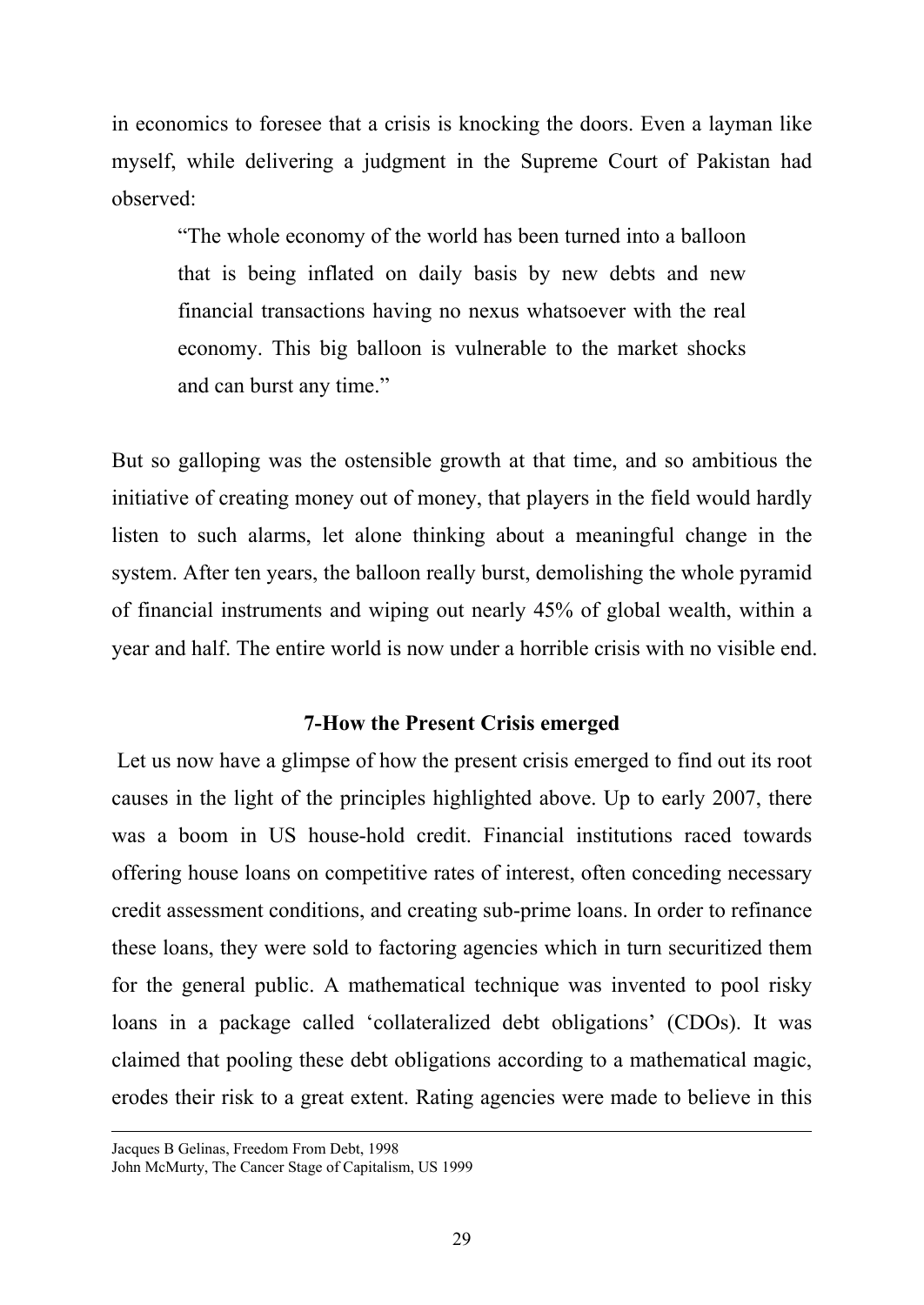magical formula to rate them as AAA for which they were allegedly paid triple their usual fees. These securitized debts in the form of CDOs were then sliced up and exported over the world.

The invention of this new methodology of CDOs prompted Wall Street to create new CDOs of low-rated corporate bonds and emerging markets debts alongside the sub-prime mortgage loans. Once CDOs exhausted the available debts, derivatives in the form of credit default swaps (CDS) came into the picture. By 2008, the credit default swaps market had grown to \$ 60 trillion, while the entire world's gross domestic product was \$60 trillion. During the same time, the size of the derivatives markets overall, (i.e. including Options, Futures, Swaps etc.) had increased from \$55 trillion of notional amount in the mid-1990s to an incredible \$600 trillion. Since all of these derivatives were unregulated, no one could figure out who held what.

When house prices dropped in these circumstances, the obligors of house loans defaulted and foreclosures were not sufficient to recover the dues, people came to know that the debt-based assets they believed to be safe were not safe. This created a panic, and the whole pyramid of debt-based instruments fell down to the ground. Once panic set in, lending was stopped, companies suffered losses, and share prices faced steep falls. Those who had put millions on stake by speculative transactions in stocks and derivatives were financially ruined, and the whole economic set-up was in the grip of the crisis that is estimated to have wiped out nearly  $45\%$  of the wealth of the world.<sup>22</sup>

<sup>&</sup>lt;sup>22</sup> This description of events is summarized in simple form from different articles, especially from "FIASCO-Blood in the Water on Wall Street" authored by Frank Partnoy, a former Wall Street derivatives trader, and presently a law professor at the University of San Diego. http://www.npr.org/templates/story/story.php?storyId=102325715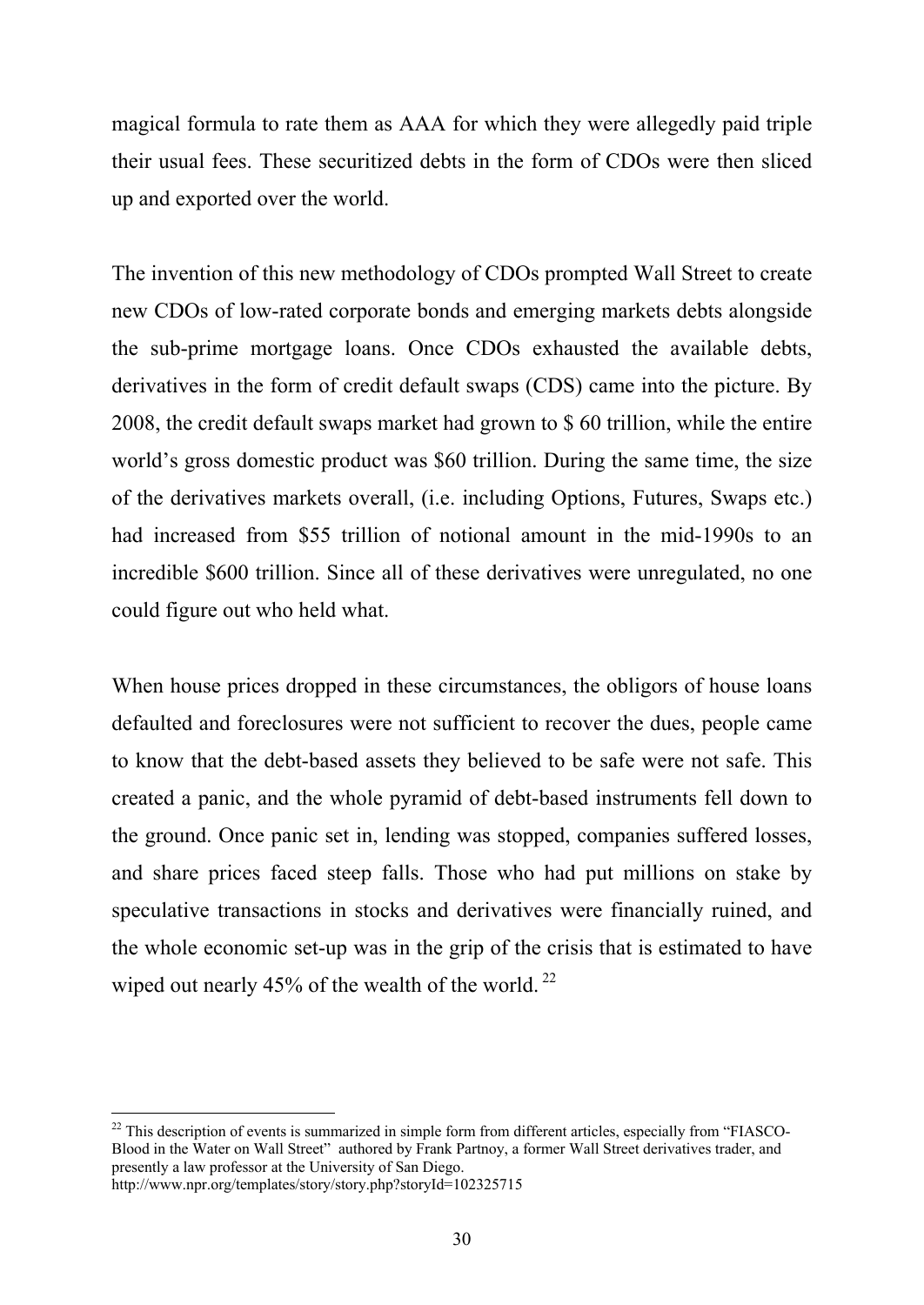#### **8-Causes and Remedies**

If we analyze the root causes of this crisis in the light of the foregoing discussion, it will take no time to realize that there are four basic factors that were bound to create such crises.

1. Diverting 'money' from its basic function to act as a medium of exchange, and making itself an object of trade to an unlimited extent which gave birth to the greed of making money out of money, and turned the whole economy into a balloon of debts over debts.

In order to save the world from such evil consequences, trading in money itself should be stopped. Exchange of different currencies is, of course, inevitable for the purpose of international trade, for which one currency has to be sold for another currency, and a margin of profit for the seller may be inbuilt in the exchange rate. So far as these exchange transactions are carried out for the genuine purpose of cross border trade of real commodities, it cannot pose a problem. The problem arises when exchange of currencies is meant for speculative transactions in money itself. Unfortunately, majority of currency transactions carried out in the market are purely speculative. The volume of global international trade in 2008 is approximately US\$ 32 trillion,  $^{23}$  making an average of \$88 billion on daily basis, while the daily turnover in global foreign exchange markets is estimated at \$ 3.98 trillion,<sup>24</sup> that is, 45 times more than the volume of international trade. It means that only 2% of trade in currencies is based on the genuine demand for foreign exchange by governments and cross border traders,

<sup>&</sup>lt;sup>23</sup> Source: World Trade Organization. http://stat.wto.org/statisticalprogramWSDBViewData.aspx?Language=E <sup>24</sup> http;//en.wikipedia.org/wiki/Foreign\_exchange\_market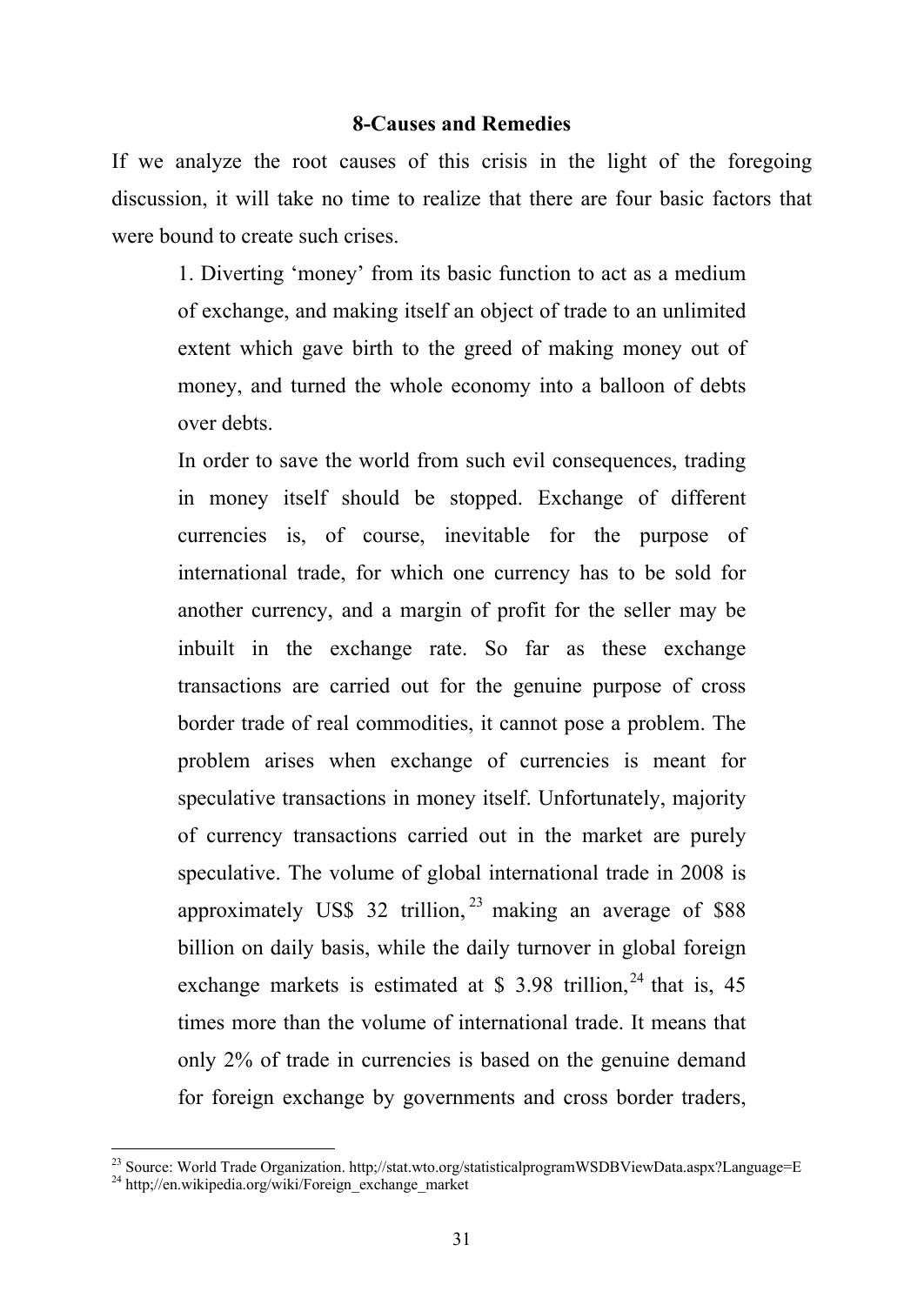while all the rest, that is, 98% of currencies transactions account for nothing but speculation in money prices. Obviously, this artificial use of currencies is the main cause of perpetual fluctuation in their prices that has almost stopped the function of money as a 'store of value'.

Moreover, one of the essential requirements of restricting money to its basic function is that interest should be abolished from financing activities. Serious thought must be given to reshape our financial system on the basis of equitable participation in productive activities, to minimize debt transactions, and make them subject to the condition that all debts must be backed by real assets, meaning thereby that they should be created by real trade transactions of sale or lease etc.

2. Derivatives were one of the basic causes of the financial problems. Rather, Frank Partony, a former derivatives trader takes it to be the basic cause of the crisis. He observes:

"The mania, panic and crash had many causes. But if you are looking for a single word to use in laying blame for the recent financial catastrophe, there is only one choice: Derivatives. $125$ In order to curb this evil, derivatives must be banned.

3. As we have seen above, the sale of debts was one of the most prominent causes of this crisis.

We have already discussed the logic behind the prohibition of sale of debts. Packaging a large amount of debts in a bundle of CDOs, that was the initial cause of the present crisis, was never possible if sale of debts was disallowed.

<sup>&</sup>lt;sup>25</sup> "FIASCO- Blood in the Water on Wall Street" Op cit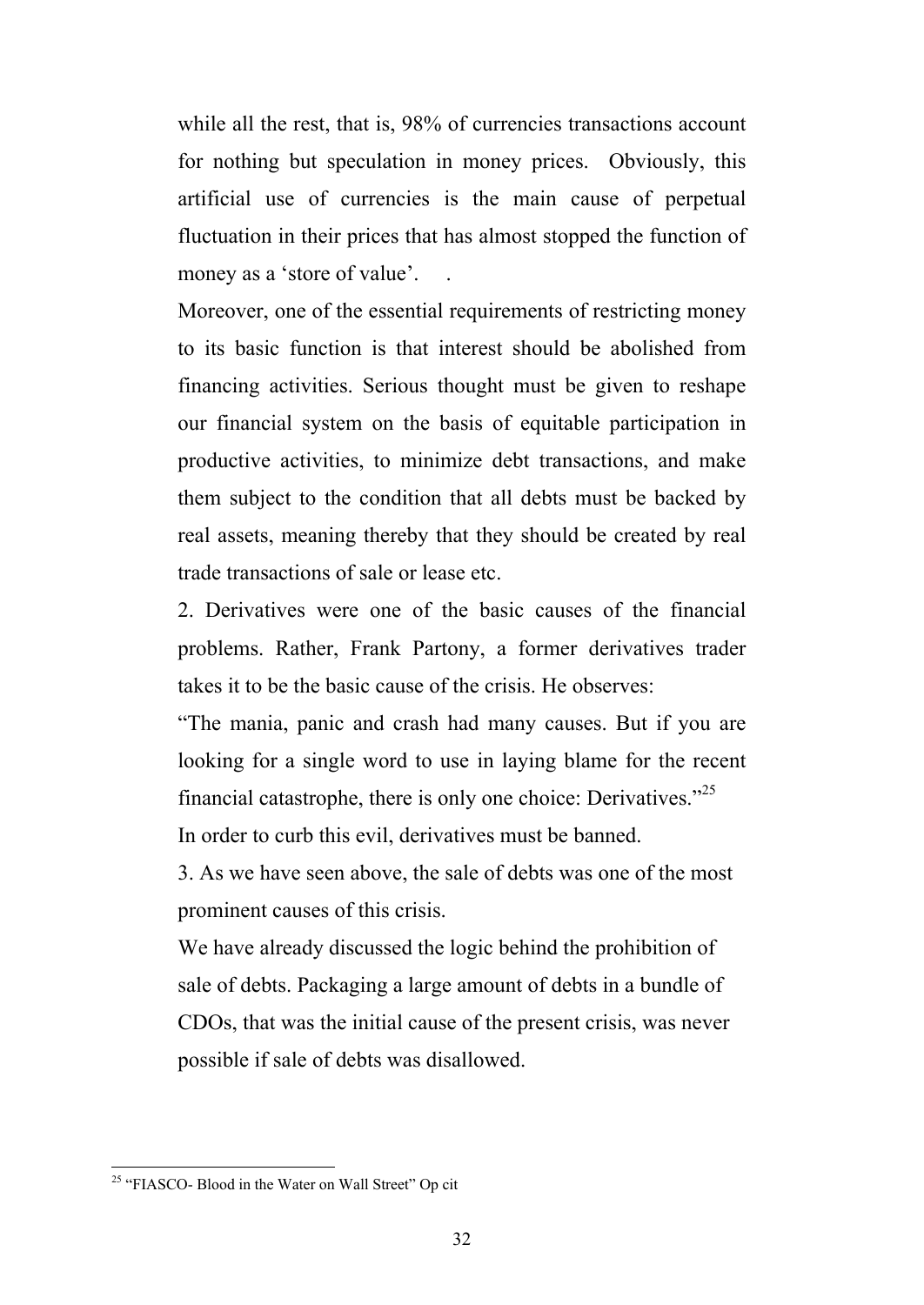4. Short sales and blank sales in stocks, commodities and currencies is the basic factor that makes speculation disastrous for the smooth operation of real commercial activities.

Realizing the bad effects of short selling, many regulatory authorities resorted to a temporary ban on shorting. In September 2008, short selling was seen as a contributing factor to undesirable market volatility and subsequently was prohibited by the U.S. Securities and Exchange Commission (SEC) for 799 financial companies for three weeks in an effort to stabilize those companies. At the same time the U.K. Financial Services Authority (FSA) prohibited short selling for 32 financial companies. On September 22, Australia enacted even more extensive measures with a total ban of short selling. Also on September 22, the Spanish market regulator, CNMV, required investors to notify it of any short positions in financial institutions, if they exceed 0.25% of a company's share capital. Naked shorting was also restricted. <sup>26</sup>

Although these were temporary measures, and some regulators restarted the practice after some intervals claiming that the ban was not proved in the interest of the market, it was because the entire outlook of the interests of the market is based on conventional assumptions, which gives far more importance to the immediate profits than to the requirements of a sustainable welfare economy at macro level. Since we are thinking about an overhaul that makes the economy safer, sustainable, and above

<sup>26</sup> Source: http://en.wikipedia.org/wiki/Short\_(finance)#Short\_selling\_restrictions\_in\_2008a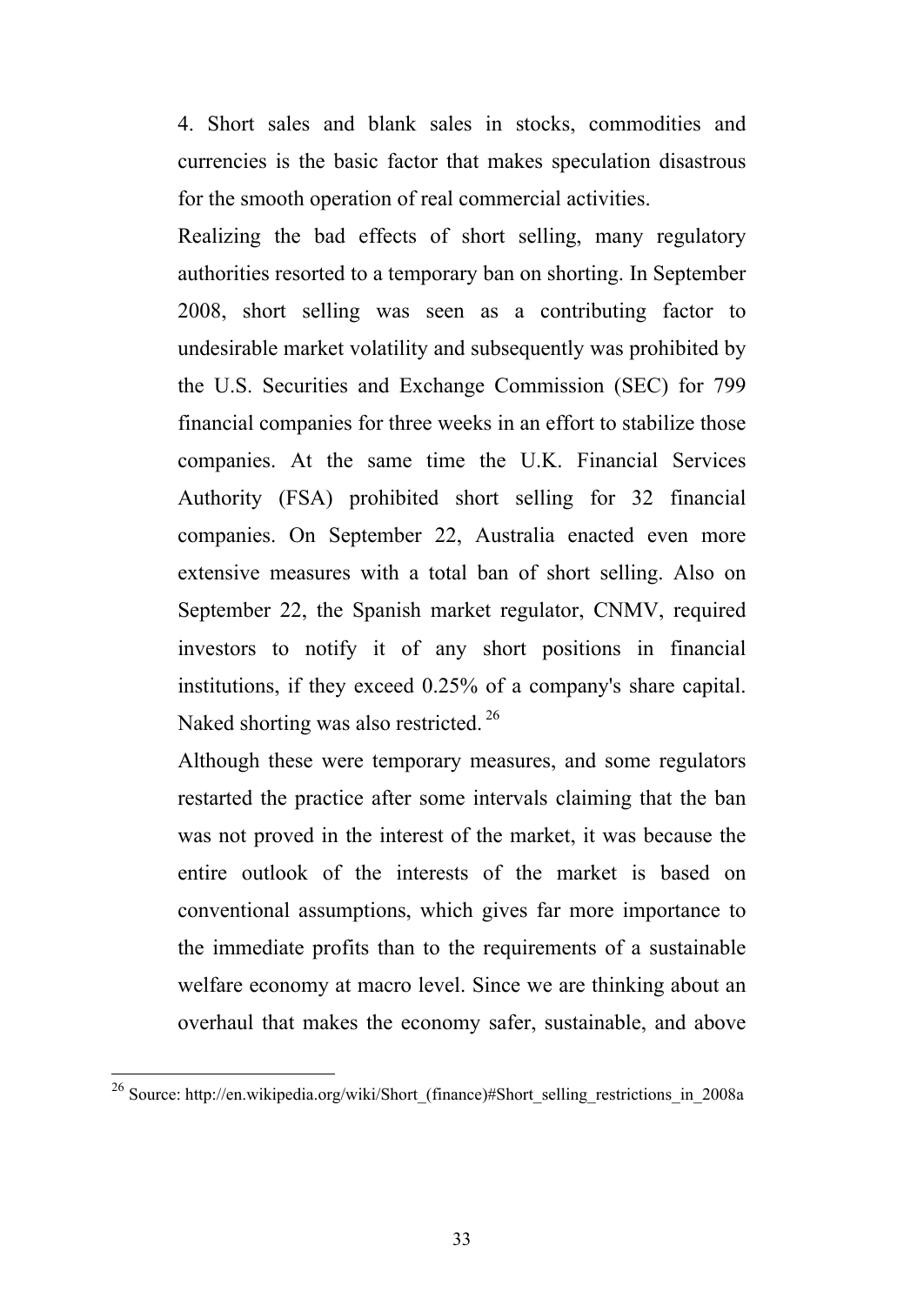all, equitable for the entire humankind, we have to change our outlook and should take courageous measures to redesign and reshape the economic system on noble values and just principles, and I hope what is submitted above may help to achieve this objective.

#### **9-A few words about Islamic Financial Institutions**

At the end, it is pertinent to say a few words about Islamic Financial Institutions (IFIs) introduced in different countries since the last two decades. They are institutions that claim to run all their activities in accordance with the principles of Shariah (Islamic Law). Many writers have tried to analyze their system of operation in the context of the present crisis. When we search the subject of "Islamic financial institutions and the financial Crisis" on the internet, we find a host of articles, some of them claiming that these institutions are not affected by the crisis at all, while some others claim otherwise.

Leaving exaggerations apart, it is incorrect to claim that they were not affected at all, but it is correct to say that they remained pretty safe from the horrors faced by conventional financial institutions. The reason is obvious. In order to be compliant with Shari'ah (Islamic law) they are bound to remain at a distance from interest, derivatives, short sales and sale of debts. Their debt instruments are also based on selling and leasing real commodities or properties, and therefore all their financing is backed by real assets, which does not create a mismatch between financial transactions and the real economy. Here is a brief account of Islamic finance and how it remained relatively safe, from an article by an AP business writer Emma Vandore. She says :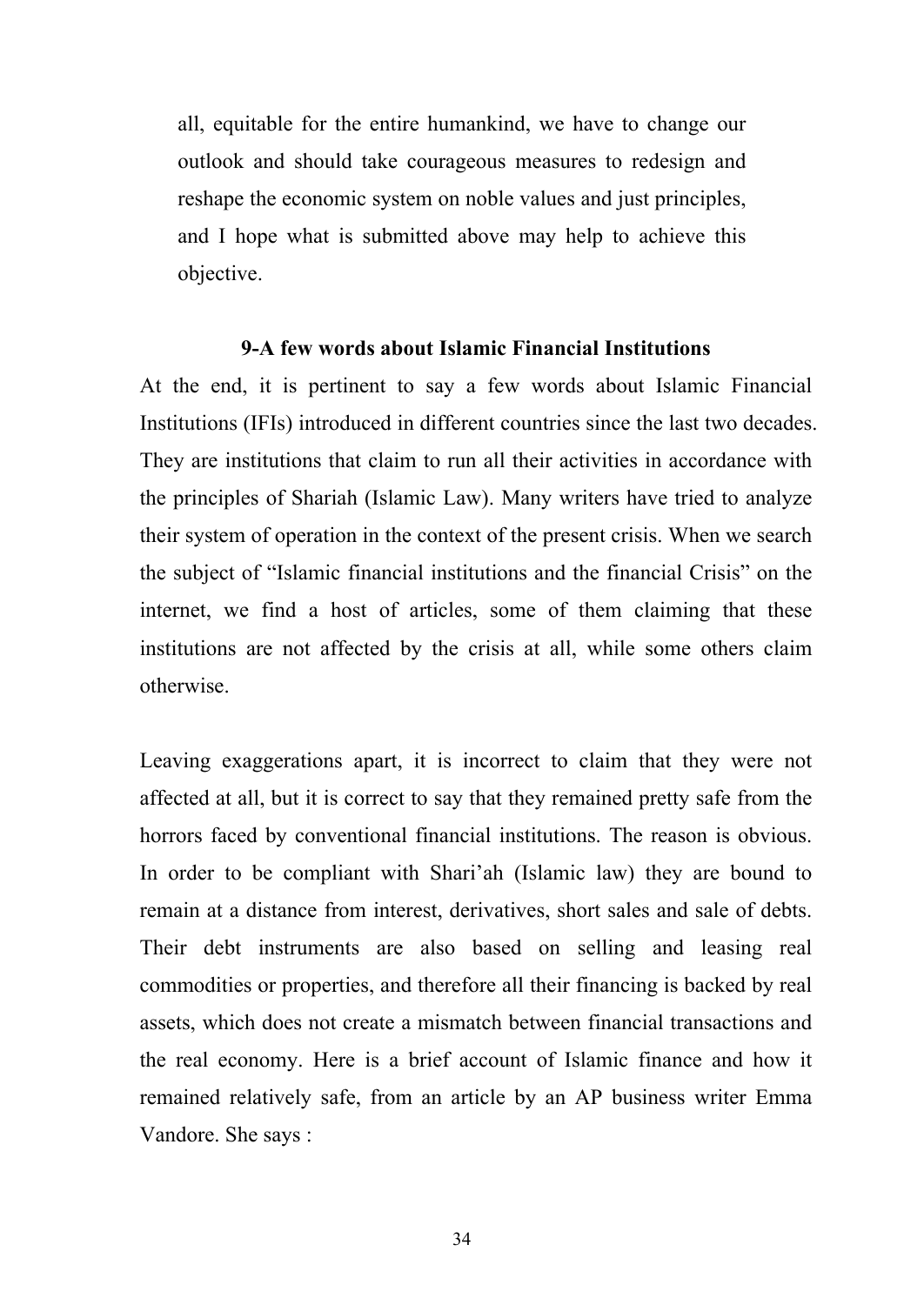"Finance that complies with Shariah, or Islamic law, accounts for around \$700 billion of assets and is growing at 10 to 30 percent a year, according to Moody's Investors Service. That's grabbing the attention of governments eager to oil their liquiditystrapped economies with money and deposits from the Islamic world. Islamic finance is concentrated in the Persian Gulf and Muslim parts of Asia such as Indonesia and Malaysia but is spreading into North Africa and Europe."

About the effects of the crisis on Islamic finance, she has given the following report:

"A November report by Moody's shows that Islamic banks have been fairly resilient. No Islamic financial institution has acknowledged investing in Bernard Madoff's \$50 billion Ponzi scheme, and Saleh Al Tayar, Secretary General of the Franco-Arab Chamber of Commerce, said the \$4.9 billion hit taken by Societe Generale SA from what it calls unauthorized trading by Jerome Kerviel couldn't have happened in an Islamic institution. "If global banking practices were based on Islamic practices then we wouldn't be seeing the kind of crisis we are living through now," he said.

Islamic financial institutions work on a philosophy of prohibiting transactions considered immoral and promoting greater social justice by sharing risk and reward. … Interest payments, short selling and contracts considered excessively risky are also prohibited. That rules out some of the products that got Western finance into so much trouble such as subprime mortgages, collateralized debt obligations or credit default swaps.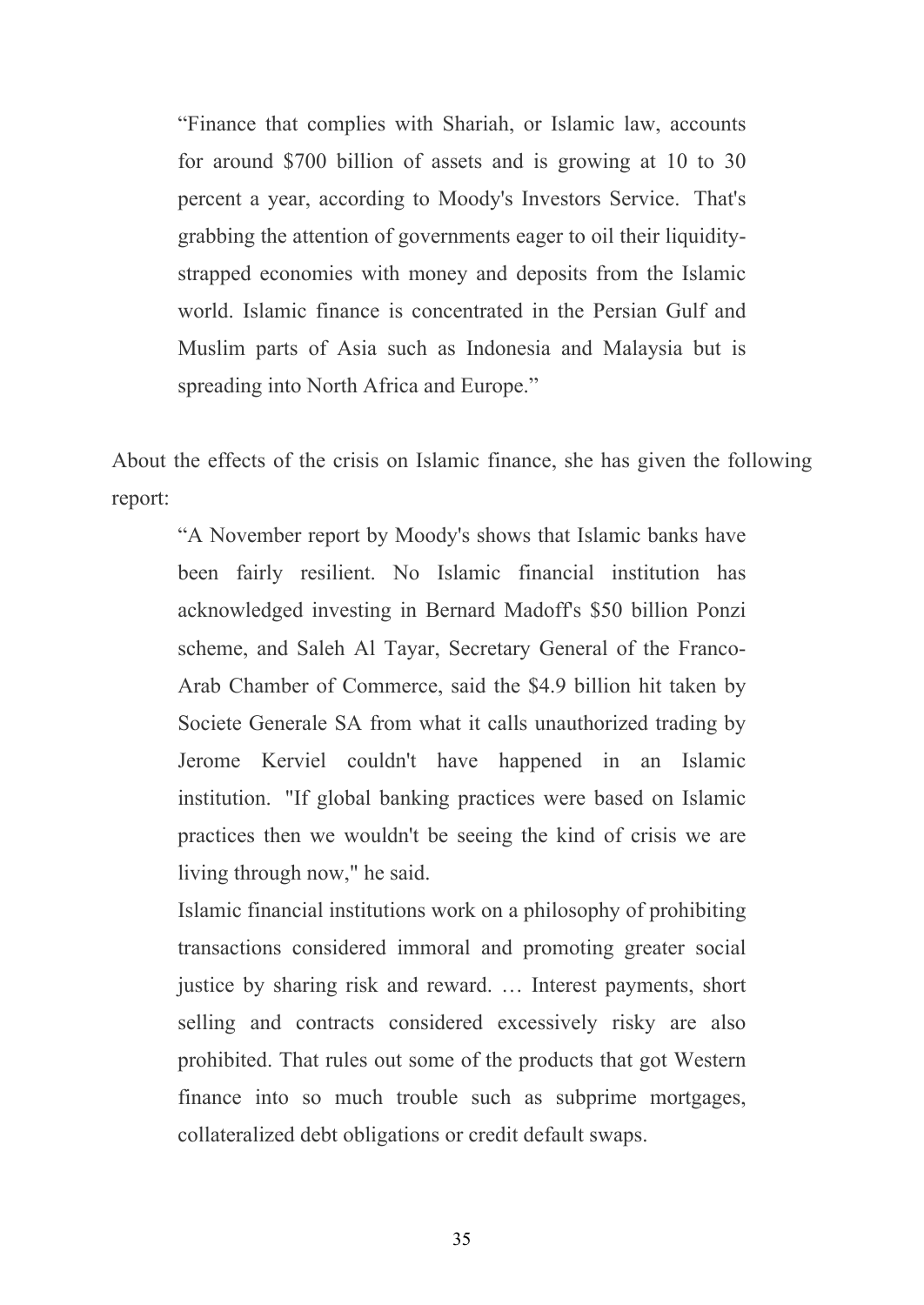Muslim scholars versed also in the arcane rules of finance have approved instruments that parallel many non-Islamic financial products from loans to insurance to bonds. Sukuks are the equivalent of bonds, but instead of selling a debt, the issuer sells a portion of an asset which the buyer is allowed to rent. "Islamic finance does demonstrate good banking behavior that has been perhaps lost over the last 10 years or so," said Neil Miller, head of Islamic finance at Norton Rose and an adviser to the British government. "Islamic banking is saying we are close to our clients and we're only going to do genuine transactions where we can see the asset, we understand the asset, we can make an assessment of that asset: whether it's financing a ship or an aircraft they will go and have a look at the business. It's giving guidance as to what banking should be." $27$ 

It is, however, an exaggeration to claim that these institutions were not affected by the storm at all. The reason is twofold. Firstly, it is a reality that once an economic crisis grasps an economy, it affects all segments of the society, regardless of whether or not they were responsible for it. Islamic financial institutions are not an exception to this rule. Secondly, these institutions are in the age of their infancy; they are working in an atmosphere dominated by the conventional financial system, which creates many limitations on their fullfledged operation as truly Islamic institutions based on the ideal concepts of participation in risks and rewards. Although their liabilities side is really based on risk and reward sharing, the assets side of their balance sheet is mostly based on trade-related debts, like sale on deffered payment and financial leases, instead of participation. In order to compete with conventional institutions, they often resort to less preferable instruments, and that too using the conventional

<sup>&</sup>lt;sup>27</sup> Source: http://www.acus.org/new\_atlanticist/islamic-banks-surge-thanks-financial-crisis